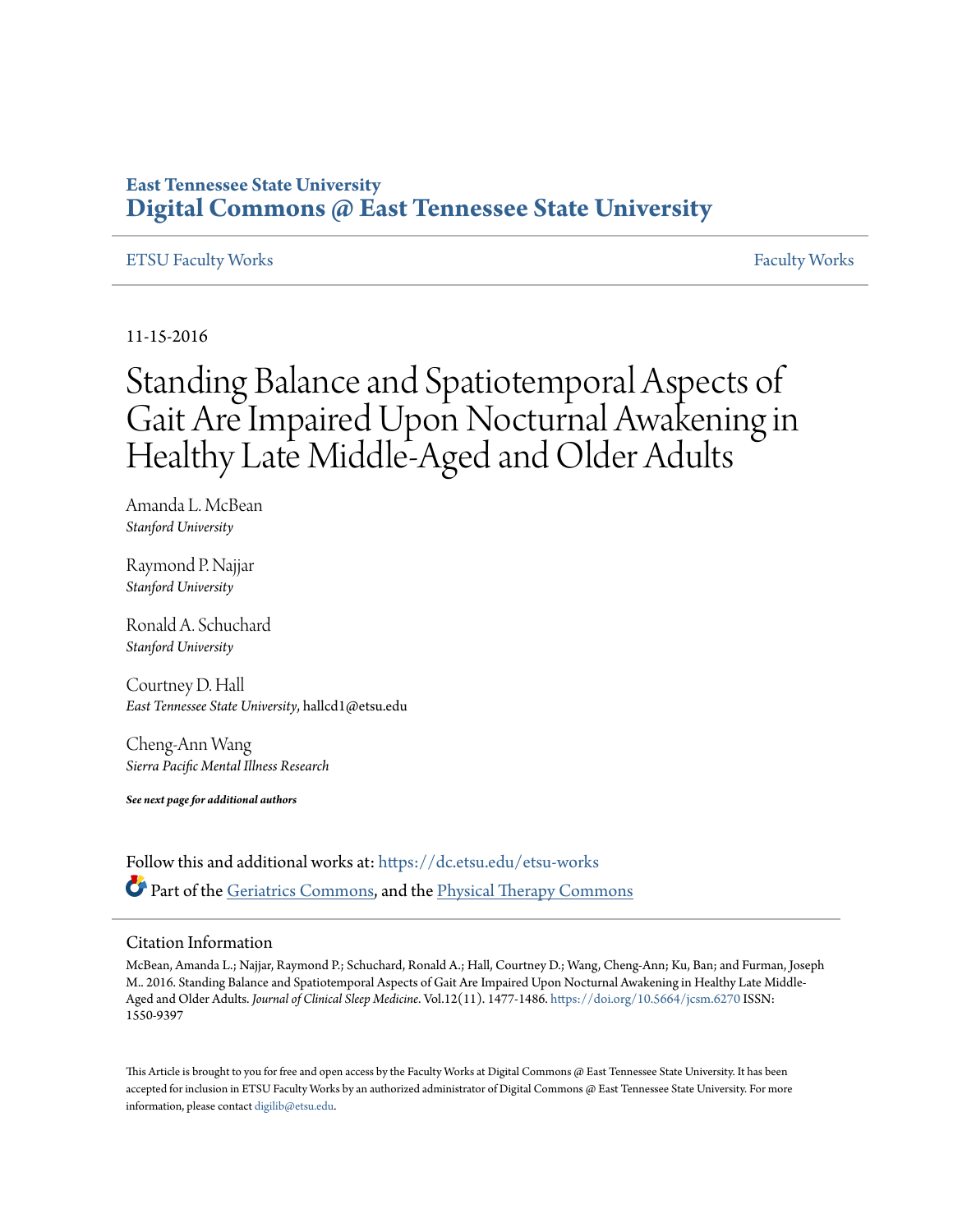## Standing Balance and Spatiotemporal Aspects of Gait Are Impaired Upon Nocturnal Awakening in Healthy Late Middle-Aged and Older Adults

#### **Copyright Statement**

This accepted manuscript was published with permission from the journal. It was originally published in the *[Journal of Clinical Sleep Medicine.](https://doi.org/10.5664/jcsm.6270)*

#### **Creator(s)**

Amanda L. McBean, Raymond P. Najjar, Ronald A. Schuchard, Courtney D. Hall, Cheng-Ann Wang, Ban Ku, and Joseph M. Furman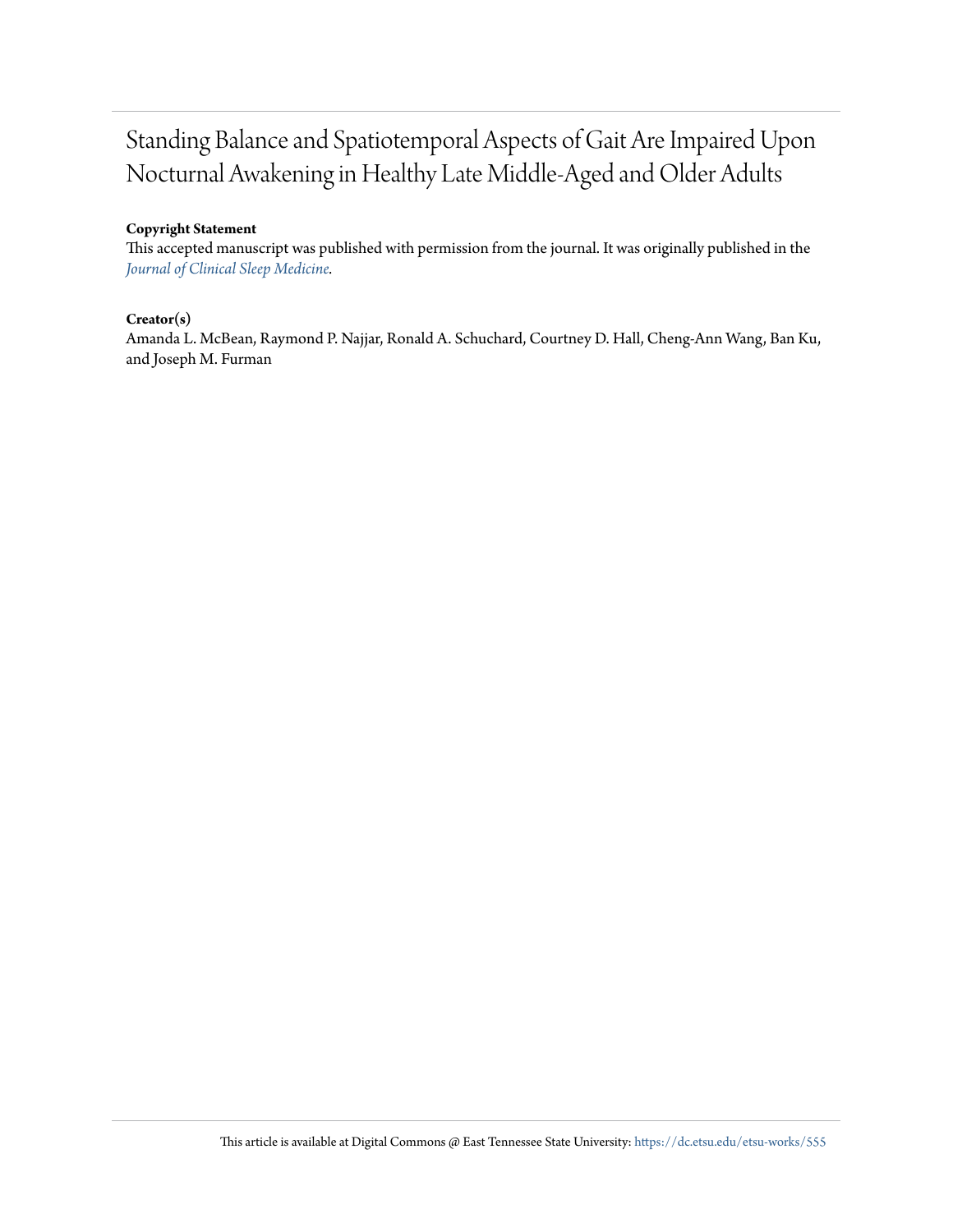Standing balance and spatiotemporal aspects of gait are impaired upon nocturnal awakening in healthy late middle-aged and older adults

Amanda L. McBean, Ph.D.,<sup>1,2\*</sup> Raymond P. Najjar, Ph.D.,<sup>1,2\*</sup> Ronald A. Schuchard, Ph.D.,<sup>2,3</sup> Courtney D. Hall, Ph.D.,<sup>4,5</sup> Cheng-Ann Wang, B.A.,<sup>2</sup> Ban Ku, M.S.<sup>2</sup> Jamie M. Zeitzer, Ph.D.<sup>1,2+</sup>†

1: Department of Psychiatry and Behavioral Sciences, Stanford University, Stanford CA 94305

2: Sierra Pacific Mental Illness Research, Education, and Clinical Center, VA Palo Alto Health Care System, Palo Alto CA 94304

3: Department of Neurosurgery, Stanford University, Stanford CA 94305

4: Auditory Vestibular Research Enhancement Award Program, James H. Quillen VA Medical Center,

Mountain Home TN 37684

5: Department of Physical Therapy, East Tennessee State University, Johnson City TN 37614

\*Denotes shared first-authorship

Funding: Department of Veterans Affairs Rehabilitation Research and Development 1I21RX000773- 01A2.

Conflict: No authors report any conflict of interest.

†Corresponding author

Jamie M. Zeitzer, Ph.D. VA Palo Alto Health Care System 3801 Miranda Avenue (151Y) Palo Alto, CA 94304 Phone: +1 (650) 493-5000x62410 Fax: +1 (650) 852-3297 Email: jzeitzer@stanford.edu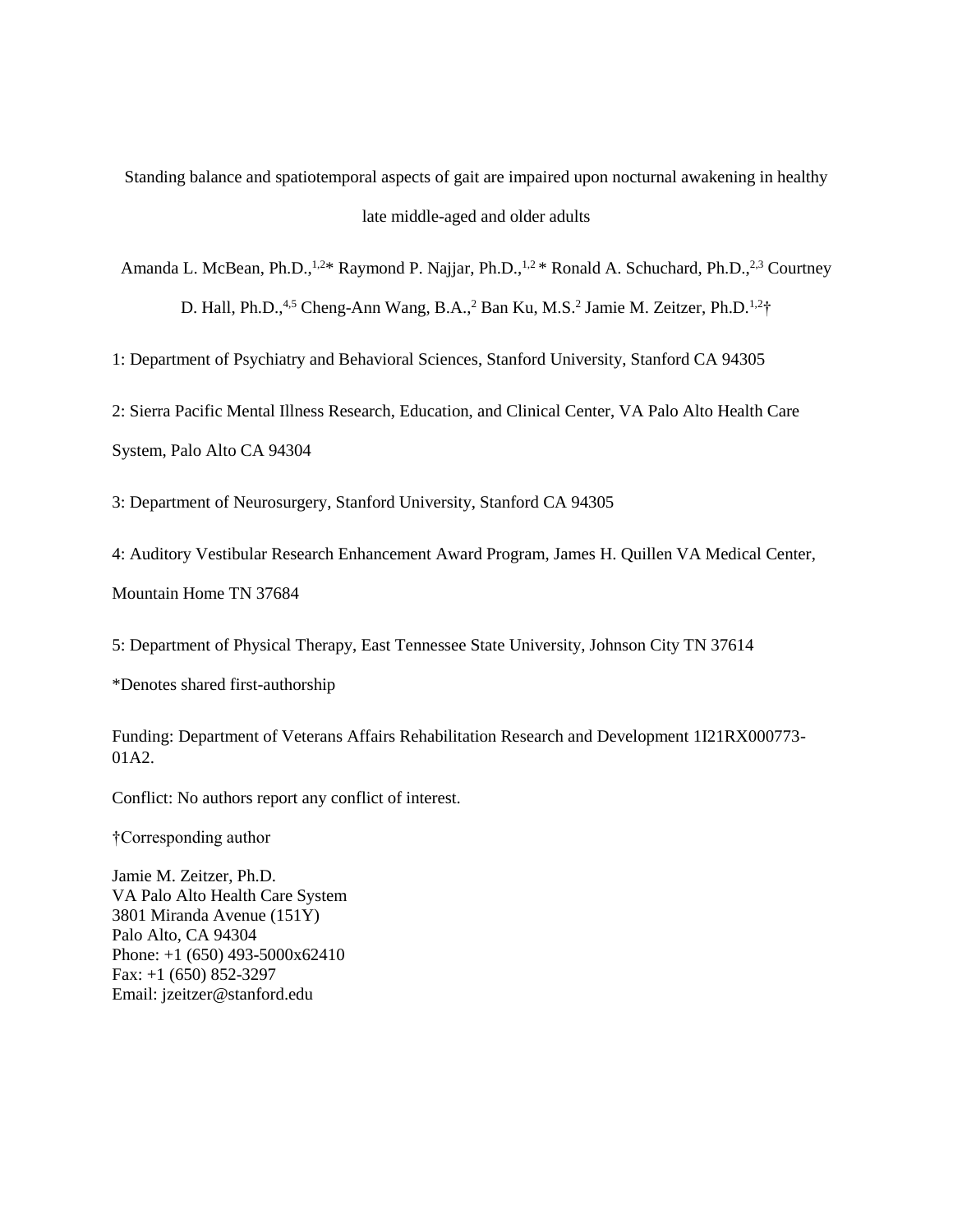#### **Abstract**

**Study Objectives:** Nocturnal awakenings may constitute a unique risk for falls among older adults. We describe differences in gait and balance between pre-sleep and mid-sleep testing, and whether changes in the lighting environment during the mid-sleep testing further impact gait and balance.

**Methods:** Twenty-one healthy, late middle-aged and older  $(64.7 \pm 8.0 \text{ years})$  adults participated in this repeated-measures design consisting of four overnight laboratory stays. Each night, participants completed baseline visual acuity, gait, and balance testing. After a two-hour sleep opportunity, they were awakened for 13 minutes into one of four lighting conditions: very dim white light (<0.5 lux); dim white light (~28.0 lux); dim orange light (~28.0 lux); and white room-level light (~200 lux). During this awakening, participants completed the same sequence of testing as at baseline.

**Results:** Low contrast visual acuity significantly decreased with decreasing illuminance conditions (*F*(3,45)=98.26, *p*<0.001). Our *a priori* hypothesis was confirmed in that variation in stride velocity and center of pressure path length were significantly worse during the mid-sleep awakening compared to presleep baseline. Lighting conditions during the awakening, however, did not influence these parameters. In exploratory analyses, we found that over one-third of the tested gait and balance parameters were significantly worse at the mid-sleep awakening as compared to baseline (*p*<0.05), and nearly one-quarter had medium to large effect sizes (Cohen's  $d \ge 0.5$ ;  $r \ge 0.3$ ).

**Conclusions:** Balance and gait are impaired during mid-sleep awakenings among healthy, late middleaged and older adults. This impairment is not ameliorated by exposure to room lighting, when compared to dim lights.

**Key Words: (3-10):** Nocturia, balance, gait, older adults, falls, light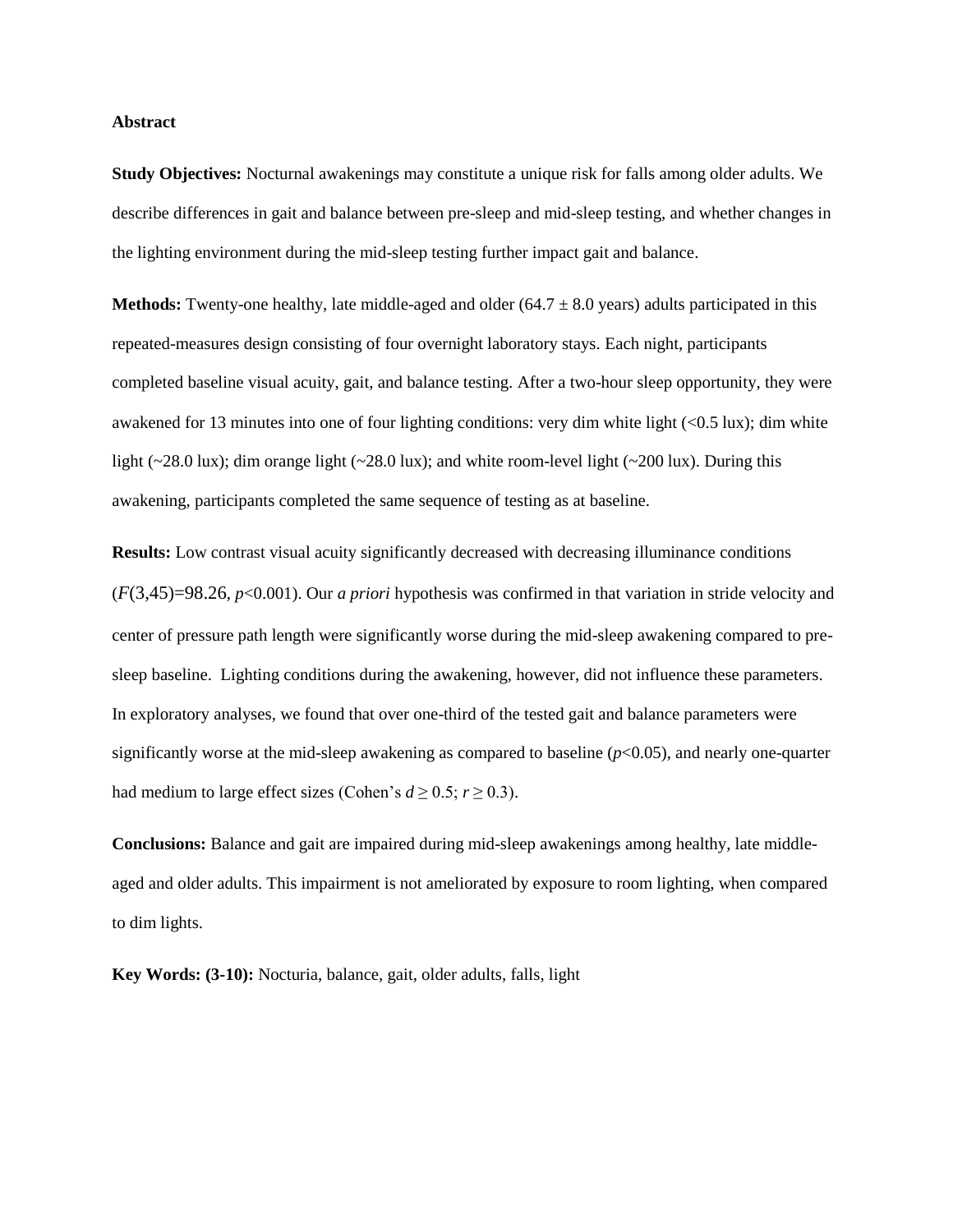**Current Knowledge/Study Rationale:** Approximately one-third of adults over the age of 65 experience at least one fall each year, and over one-quarter of these occur during the night. This study was conducted to determine whether mid-sleep arousals impair gait and standing balance, and whether changes in the lighting environment during the mid-sleep arousal could impact gait and standing balance.

**Study Impact:** This is to our knowledge the first study to report impairment of several aspects of both standing balance and gait during mid-sleep awakenings among healthy late middle-aged and older adults. This impairment is not ameliorated by exposure to room lighting, when compared to dim light.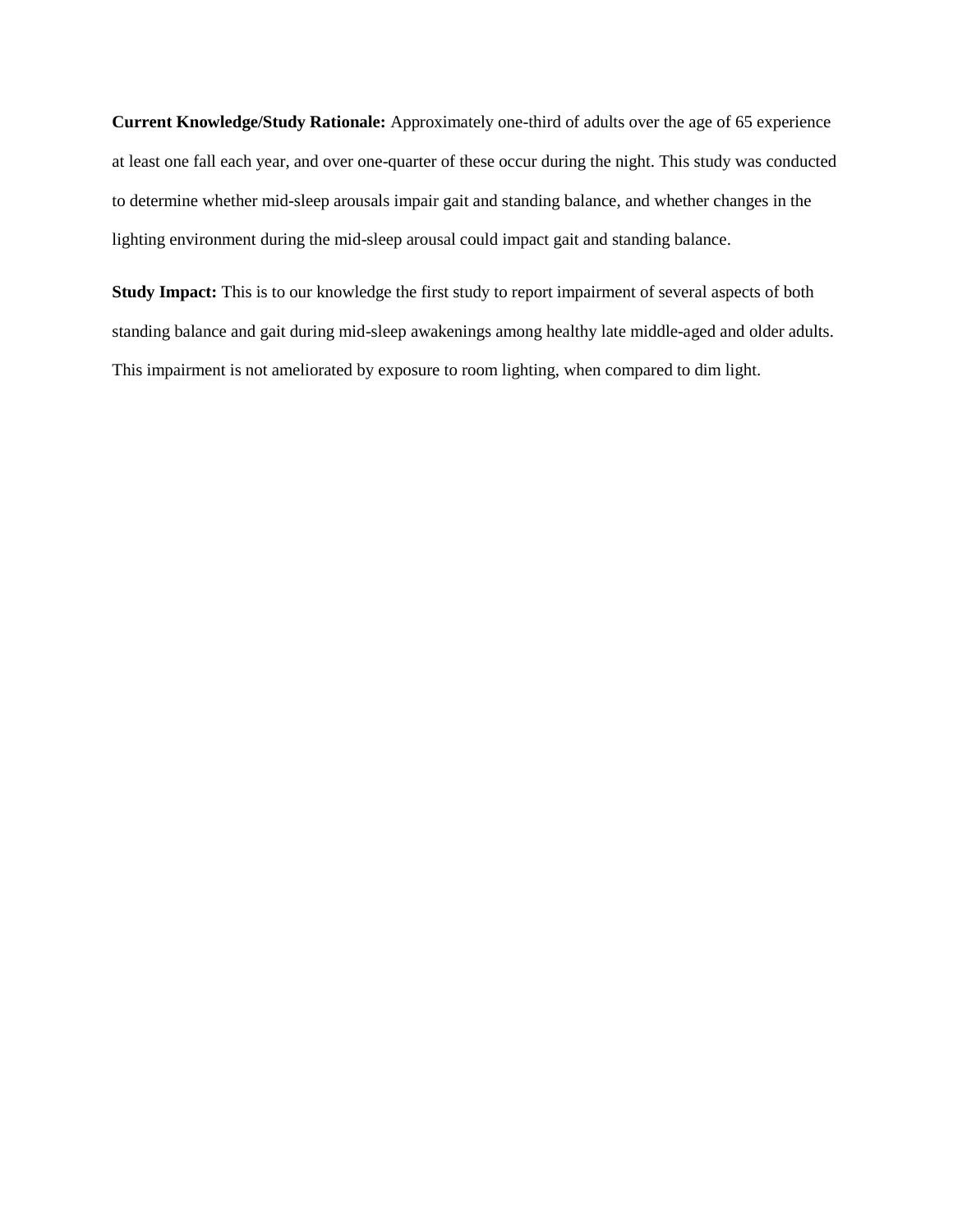#### **Introduction**

Approximately one-third of adults over the age of 65 experience at least one fall each year,<sup>1</sup> and the 2-year prevalence of self-reported falls has increased over the past decade. <sup>2</sup> The consequences of a fall for an older adult can be debilitating or even life-threatening. Falls accounted for 78% of injury admissions to hospitals in the United States among adults over 65 years in 2009,<sup>3</sup> are the leading cause of fatal injuries among adults over 65,<sup>4</sup> and result in premature institutionalization<sup>5</sup> and substantial psychological morbidity including activity restriction<sup>6</sup> and fear of falling.<sup>7</sup> Falls are also costly; direct medical costs in adults over 65 years totaled \$200 million for fatal falls and \$19 billion for non-fatal fallrelated injuries in the U.S.<sup>8</sup>

Nocturia, or the frequent need to wake at night to void, is considered a risk factor for falls among older adults.<sup>9</sup> A cohort study of 135,433 older adults reported that the presence of nocturia and urinary incontinence were the strongest predictors of falls, after increased age, female sex, and a history of falls.<sup>10</sup> These studies did not examine the time of day in which the fall occurred, so it is unknown whether nocturia increased daytime fall risk (potentially as a result of daytime sleepiness), nighttime fall risk, or both. However, an independent study reported that over one-quarter of falls among older adults occur during the night.<sup>11</sup> In most individuals the majority of the nighttime hours are spent asleep with relatively low levels of activity compared to the daytime hours.<sup>12</sup> Presumably, this decrease in activity also decreases fall opportunity overnight, making the fact that one-quarter of falls occur at night an even more substantial proportion. Of these nocturnal falls, over half were related to a visit to the toilet.<sup>11</sup> Thus, it is likely that nocturnal awakenings, especially those with nocturia, pose a unique fall risk to the older adult.

The ability to maintain postural stability under different environmental conditions is critical to the ability to safely perform activities of daily living. Postural stability is a multi-sensory motor task that depends on reliable input from the vestibular, somatosensory and visual systems. Deficits in one or more of these sensory systems, all of which undergo age-related changes, are likely to contribute to nocturnal falls in older individuals. Increased fall risk is linked to poor vision through impaired depth perception,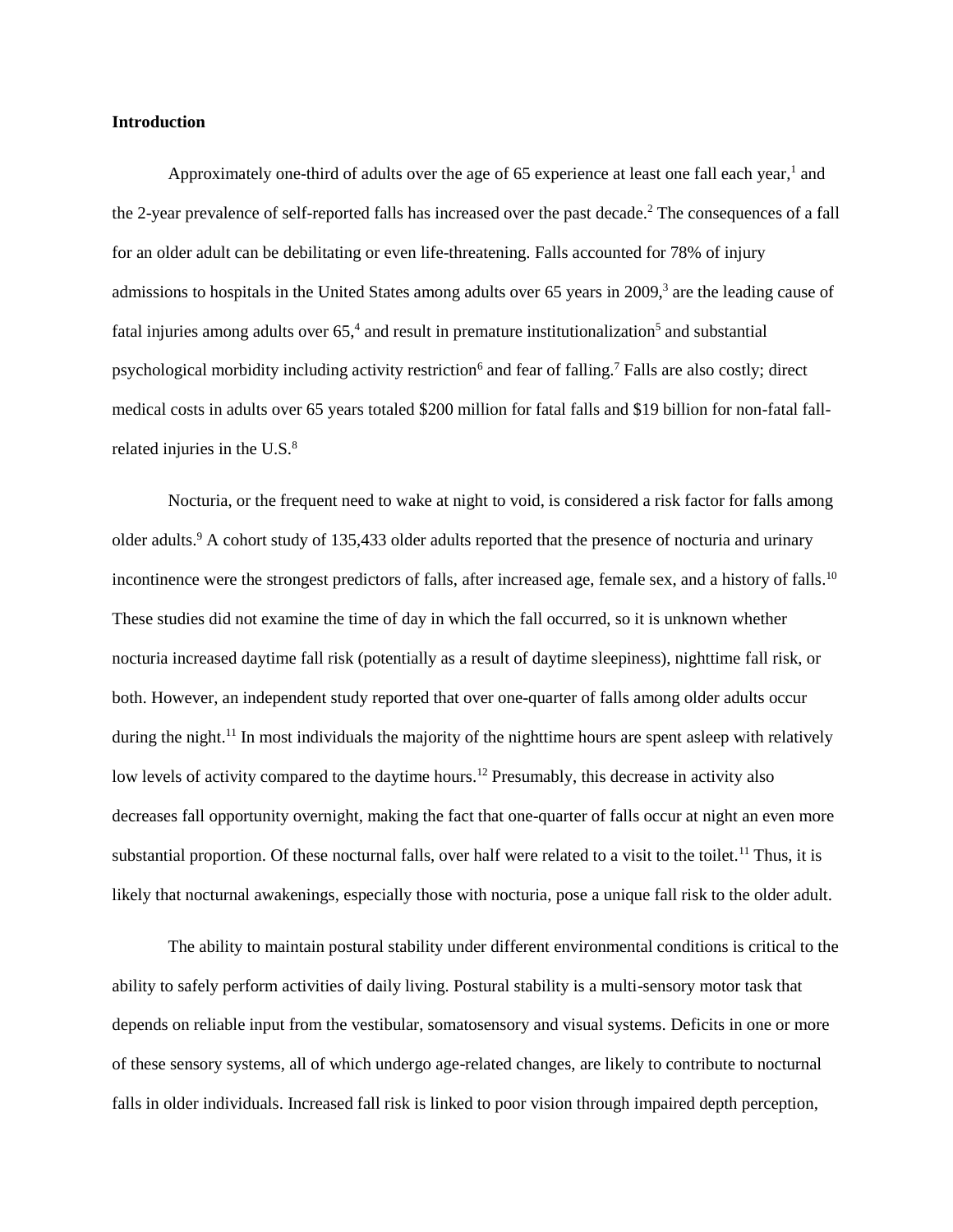contrast sensitivity, visual acuity, and visual fields. <sup>13</sup> Dim lighting reduces the ability to acquire this visual information, thus may impair postural and gait stability. It is well-established that complete removal of visual input decreases postural stability;<sup>14,15</sup> however, the effects of graded light on postural stability in late middle-aged or older adults is not well known. One study demonstrated that reduced ambient light significantly impaired standing balance,<sup>14</sup> while another study demonstrated reduced gait stability in low light.<sup>16</sup>

A low illuminance lighting environment, and its potential concomitant negative consequences on balance, is common upon arousal from sleep when arising to use the toilet. Additional sources of balance impairment might include incomplete arousal from sleep (i.e., sleep inertia), use of benzodiazepine hypnotic medications, and changes in blood pressure regulation. Two studies have assessed whether awakening from nocturnal sleep decreases standing balance and success on a tandem walk test among older adults. Neither study found an influence of awakening from sleep,<sup>17,18</sup> but the effect of nocturnal awakening on spatial and temporal parameters of gait is unknown. No previous study has examined the impact of nocturnal awakening and different levels of environmental light conditions on gait and balance in healthy, late middle-aged and older adults. Based on repeated associations with fall risk,  $19-22$  the *a priori* primary outcome measures of interest for gait and standing balance were, respectively: (1) stride velocity variability at self-selected pace and (2) center of pressure (COP) displacement during standing with eyes open and eyes closed. We hypothesized that there would be greater variation in stride velocity and greater COP displacement during the mid-sleep awakening and in the dimly lit environments compared to baseline and room-level light, respectively. We also measured changes in visual acuity presleep and during the mid-sleep awakening, and across lighting conditions, with the hypothesis that vision would not change between the two time points, but would be progressively worse with decreasing illuminance. Finally, to direct future research on which balance and gait parameters were most impacted by mid-sleep awakenings, we ran exploratory analyses on twenty-nine balance and gait parameters in only the room-level white light condition to identify the parameters with the largest effect sizes.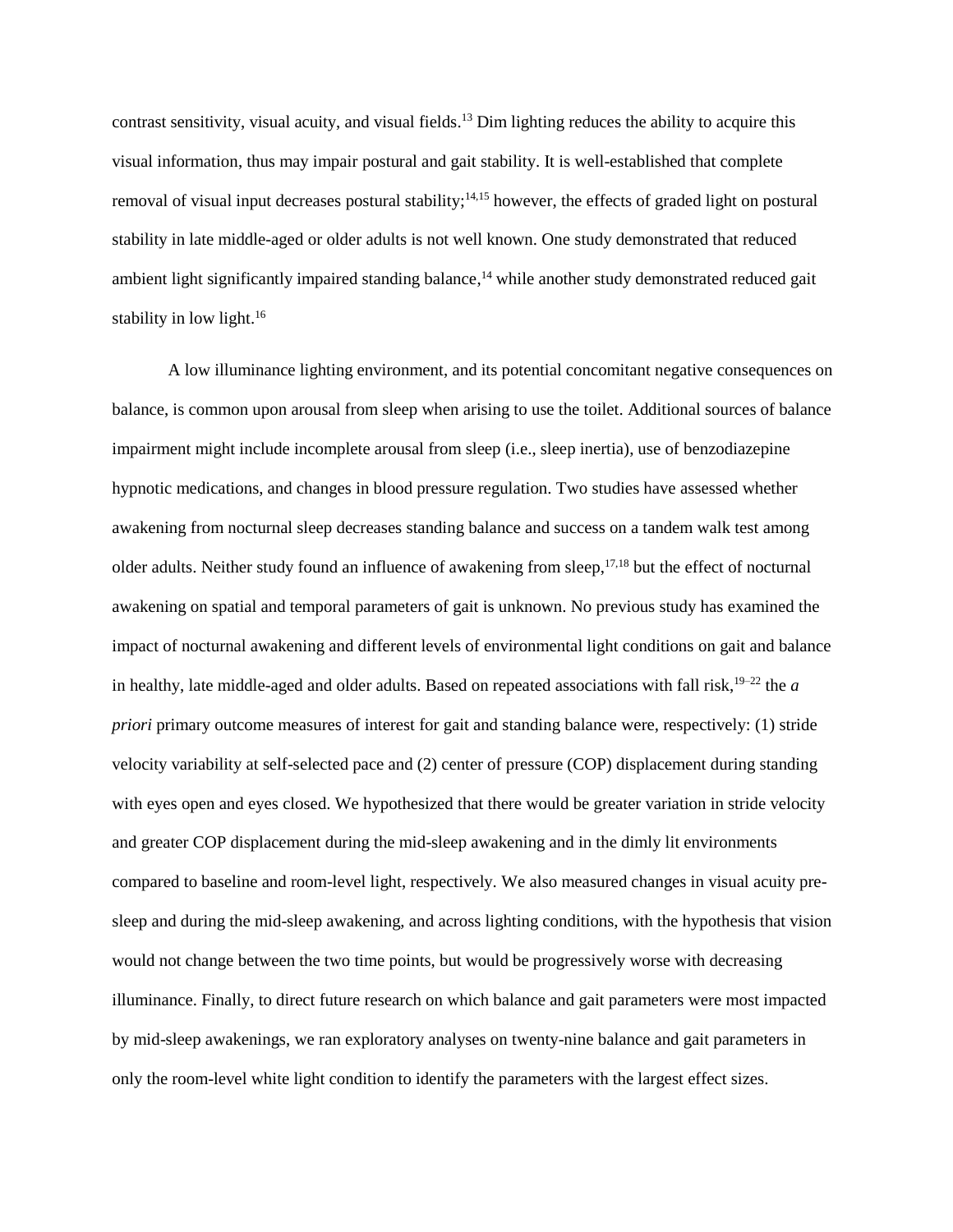#### **Methods**

The protocol was approved by the Stanford University Institutional Review Board and all procedures adhered to the principles outlined in the Declaration of Helsinki. Written informed consent and Health Insurance Portability and Accountability Act authorization were obtained from participants prior to study participation. The study was posted on www.clinicaltrials.gov (#NCT01350505) on 05/06/11.

#### *Participants*

Twenty-one healthy, late middle-aged and older adults without sleep, balance, or psychiatric disorders (see Table 1 for demographics) were recruited through advertisements in local community newspapers, articles in senior newsletters, posters at local Veterans Affairs clinics, posters at local businesses, and word of mouth. Participants were included in the study based on successfully completing the first three lines of the 25% low contrast visual acuity chart in very dim light (corrected-to-normal vision allowed) (Early Treatment Diabetic Retinopathy Study, ETDRS, charts [Precision Vision Inc., La Salle, IL]), normal 30° visual fields (Octopus 900, Haag-Streit, Mason, OH), stable health, no cognitive impairment (Mini Mental Examination Scores  $>$  23<sup>23</sup>), non-smoker, good sleeper (Pittsburgh Sleep Quality Index scores  $\leq 5^{24}$ ), no clinically significant symptoms of depression (Geriatric Depression Scale  $\leq$ 5<sup>25</sup>), normal color vision (Ishihara's Test for Colour Deficiency), normal hearing, no alcohol abuse (Alcohol Use Disorders Identification Test  $\leq$ 19<sup>26</sup>) with proximal use tested upon admission to the laboratory (Chematics, Alco-Screen 02), and no illegal drug use with proximal use tested upon admission to the laboratory (DrugCheck3, Express Diagnostics). While 81% of study participants were regularly taking some type of medication (including vitamins and/or herbal medications), medication use was stable in the month prior to study enrollment and throughout the duration of their participation in the study.

#### *Procedure*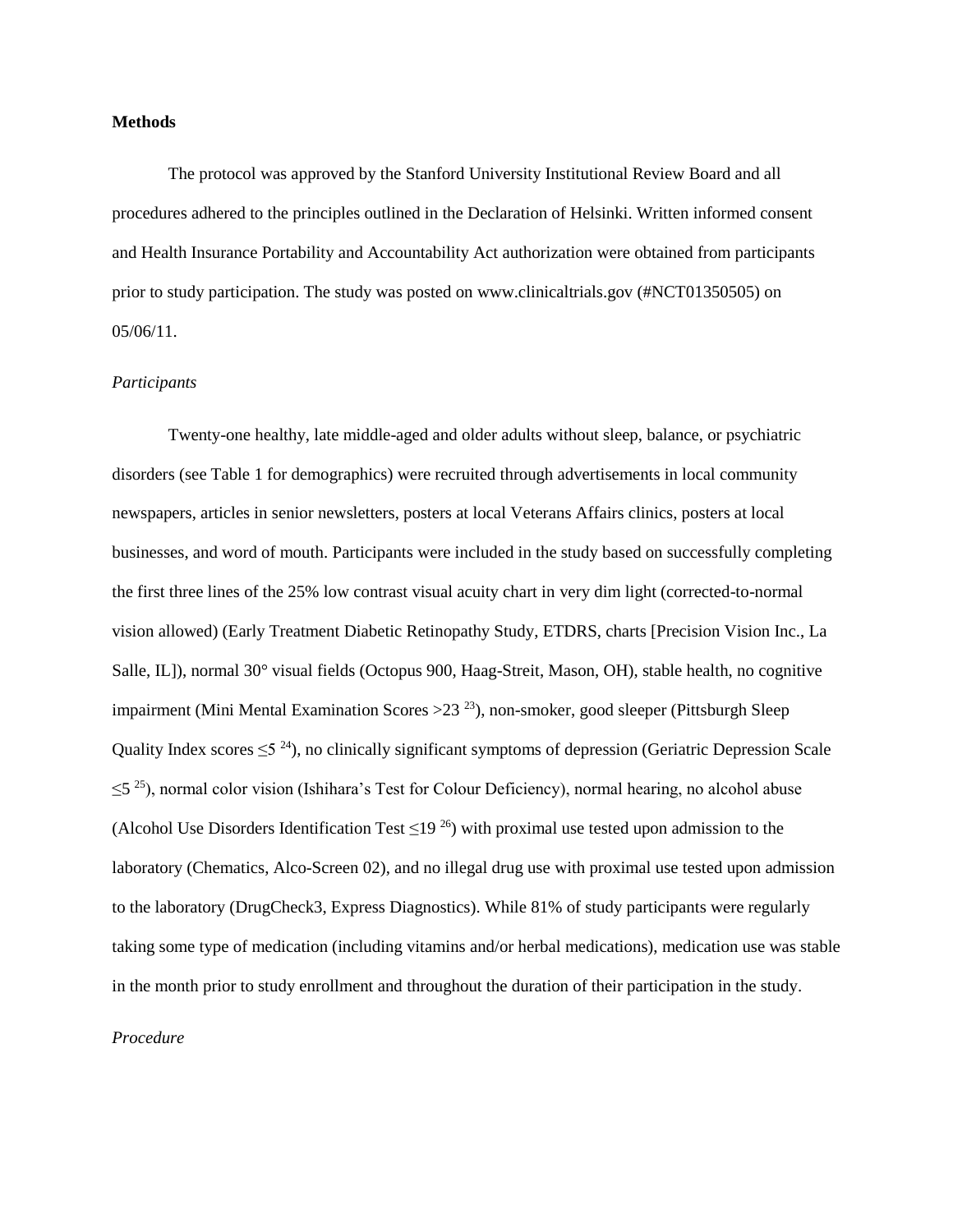In this repeated-measures design, all participants were admitted into the laboratory for four separate overnight stays. Each laboratory stay differed only in the lighting environment into which the participant was awakened during the night (see below). The four experimental lighting conditions were: very dim white light (<0.4 ± 0.2 lux); dim white light (27.9 ± 0.6 lux); dim orange light (27.7 ± 0.6 lux); and room-level white light  $(202.4 \pm 4.1 \text{ lux})$ . The spectral characteristics of the orange and white light used are illustrated in Figure 1*.* Lighting was delivered using dimmable ceiling mounted high power light emitting diodes (LED) mounted with a UV filter (Rosco Cinegel #3114 Tough UV Filter), a diffuser (Rosco Cinegel #3047, Light Velvet Frost) in addition to an orange filter (Rosco Roscolux #19, Fire) (Rosco, Sun Valley CA, USA) for the dim orange light. The order of the lighting condition was randomized across participants, except for the room-level white light, which occurred during participants' fourth and final visit, because this condition was added to the protocol after participants had completed the first three visits.

One week of at-home regular sleep-wake periods preceded each laboratory stay. Bed and wake times were selected upon consensus between the participant and research personnel and were at least 7-9 hours apart so as to ensure participants were not significantly sleep deprived upon laboratory admission. Participants were required to go to bed and arise within 30 minutes of the agreed upon bed and wake times. This schedule helps maximize the amplitude<sup>27</sup> and stabilize the phase angle<sup>28</sup> of the circadian system. Adherence was verified using self-reported sleep-wake logs and wrist actigraphy (Actiwatch 2, Philips Respironics). The average sleep midpoint during the at-home week was calculated and used as the midpoint for an 8-hour sleep opportunity in the laboratory.

Participants arrived at the Stanford University/VA Palo Alto Health Care System Sleep and Circadian Translational Research Laboratory three hours before their scheduled bedtime. A research assistant prepared them for polysomnography according to the established 10-20 system including electroencephalography (C3/4, O1/2) referenced to an electrically neutral auricular electrode, bilateral electro-oculogram, submental electromyogram, and electrocardiogram (Siesta, Compumedics).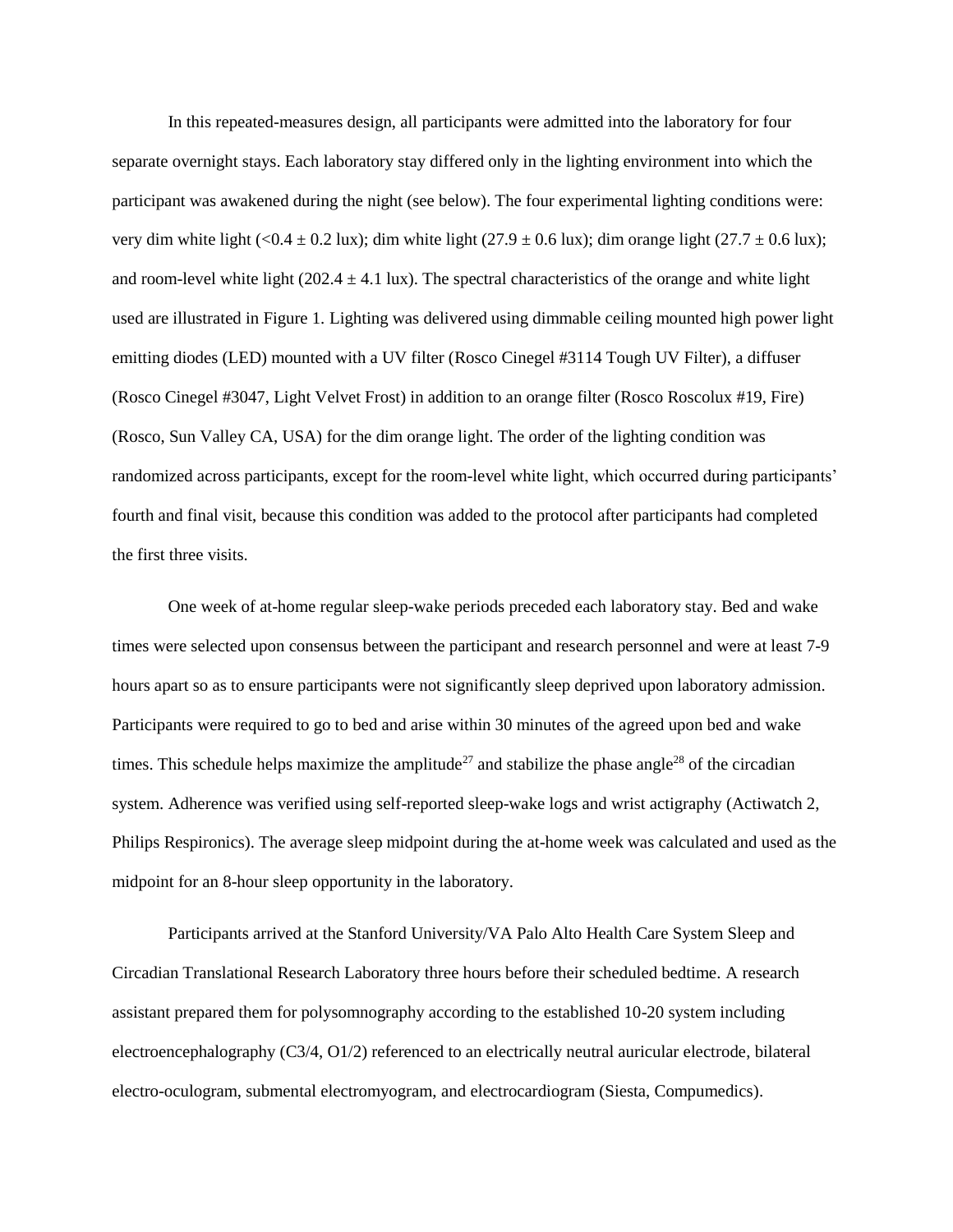Recordings were analyzed according to the American Academy of Sleep Medicine's rules for sleep stage scoring<sup>29</sup> using Prana Software (PhiTools, Chicago, IL). Participants remained in a time-isolation suite (no windows, no time cues, *en suite* bathroom, and regulated ambient temperature) for the duration of the stay until discharge the next morning. Lighting was maintained at normal room lighting (~150 lux, in the direction of gaze;  $\sim$ 250 lux maximal lighting) for the entire time they were in the time isolation suite, except during sleep periods (<0.03 lux) and the experimental lighting conditions. Lighting was controlled by a technician from outside of the room.

Participants underwent a pre-sleep baseline testing sequence consisting of (1) visual acuity testing, (2) standing balance testing, and (3) gait testing. The lights were turned off and participants were instructed to go to bed at the pre-calculated habitual bedtime. Two hours into this sleep opportunity, participants were awakened by a technician into one of the four experimental lighting conditions and were kept awake for 13 minutes. During this awakening, participants were examined using the same test battery as occurred prior to sleep. After the 13 minutes awakening, the lights were turned off and the participants were permitted to return to sleep until their habitual wake time. Upon awakening in the morning, participants were given breakfast and then discharged.

#### *Visual Acuity*

During visual acuity testing, participants read a low contrast ETDRS Chart from a distance of three meters. The low contrast ETDRS chart consists of fourteen rows of five letters each. Going from the top to the bottom row, letters become progressively smaller and there is equal spacing (on a log scale) between letters and rows. Participants were instructed to read the eye chart from the top to the bottom; participants were stopped after they finished a row where they were unable to correctly identify at least three letters within the same row. The total number of correct letters was used as the measure of visual acuity. The contrast of the chart was adjusted (10% or 25%) depending on the participant's low contrast visual acuity ability to avoid a ceiling or floor effect.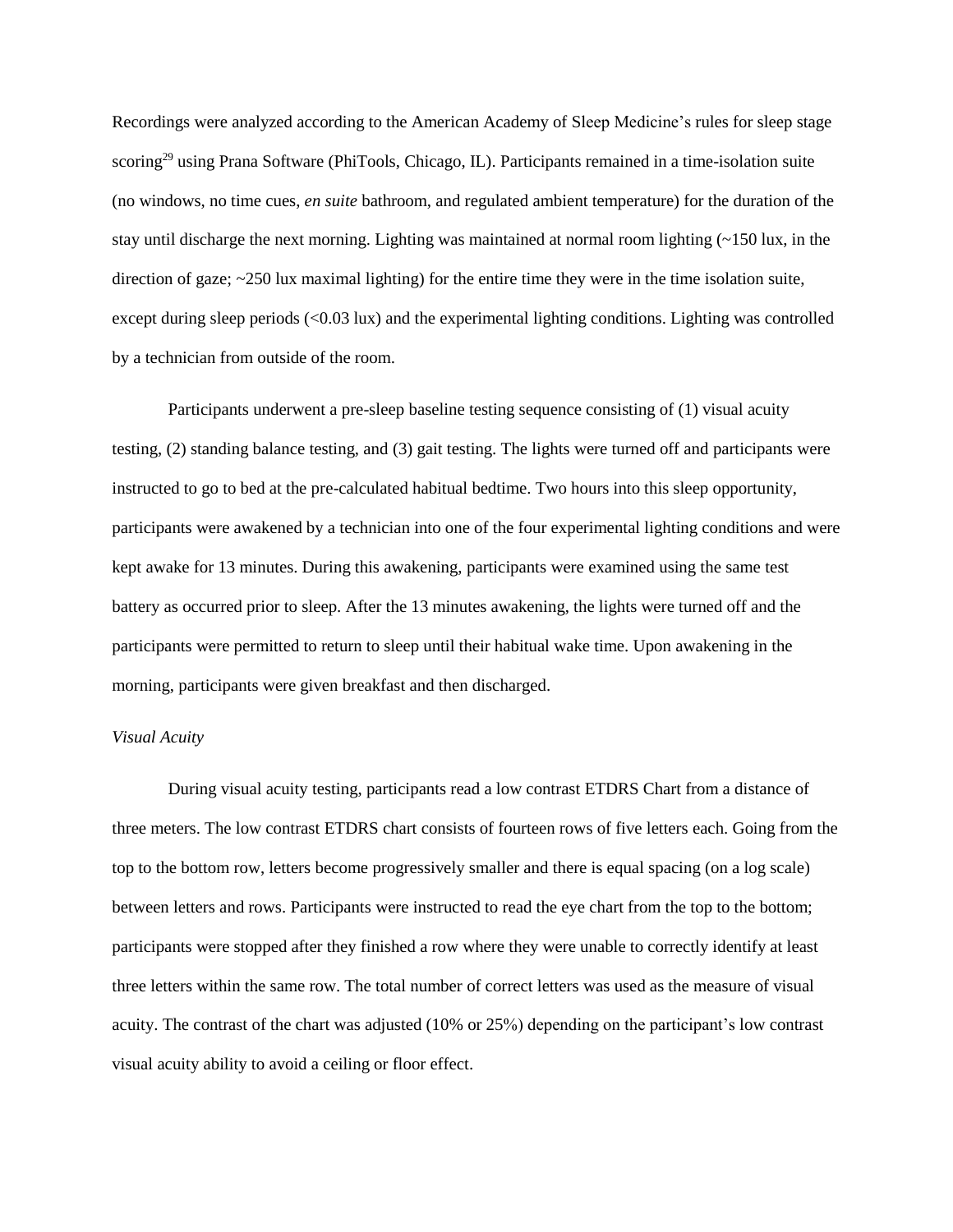#### *Standing Balance and Gait*

Balance and gait parameters were evaluated using a Zeno Walkway (ProtoKinetics, Havertown, PA, USA). The Zeno Walkway is a 2' x 14' sensor pad with 16 levels of dynamic pressure detected through embedded 0.4" pressure sensors placed every 0.5". The walkway is connected to a laptop computer by a serial interface cable in order to process and store data using ProtoKinetics Movement Analysis Software. Balance-related metrics and temporal and spatial measures of gait are calculated by the software (PKMAS, version 5.07C7). This system has been validated<sup>30</sup> and previously used to assess gait in relationship to falls among older adults.<sup>31</sup> The output parameters used in the current study and their descriptive statistics are listed in Tables 2 and 3. All but 6 of the 27 parameters have been previously associated with fall risk among older adults.<sup>20–22,32,33</sup> We chose to include the six that have not been previously associated directly with fall risk (gait cycle time, %CoV gait cycle time, stance time, %CoV single support %, COP X Range, COP Y Range) based on their close relationship with parameters that have been associated with falls: gait cycle time and the %CoV gait cycle time were chosen based on their similarity to mean and variation in stride velocity; mean stance time is of interest as the variation in stance time has been associated with falls<sup>22</sup>; similarly %CoV of single support % is of interest because the mean single support time has been associated with falls<sup>32</sup>; and standing COP X and Y Range were chosen because previous work has related the root mean square amplitude of the medio-lateral and anteriorposterior acceleration to fall history.<sup>32</sup>

During the standing procedure, participants were asked to stand on the walkway in a comfortable foot position with their arms by their side and their eyes open for 30 seconds and then with their eyes closed for 30 seconds. Immediately after the standing procedure, participants walked along the walkway at a self-selected pace for three trials. One end of the walkway was positioned against a wall, such that participants performed a turn on the walkway at this end and the other end was open so that participants walked off the mat and continued walking for two meters. To reduce artifact due to slowing down to turn, only the three walks that occurred from the wall to the open end of the walkway were analyzed. The first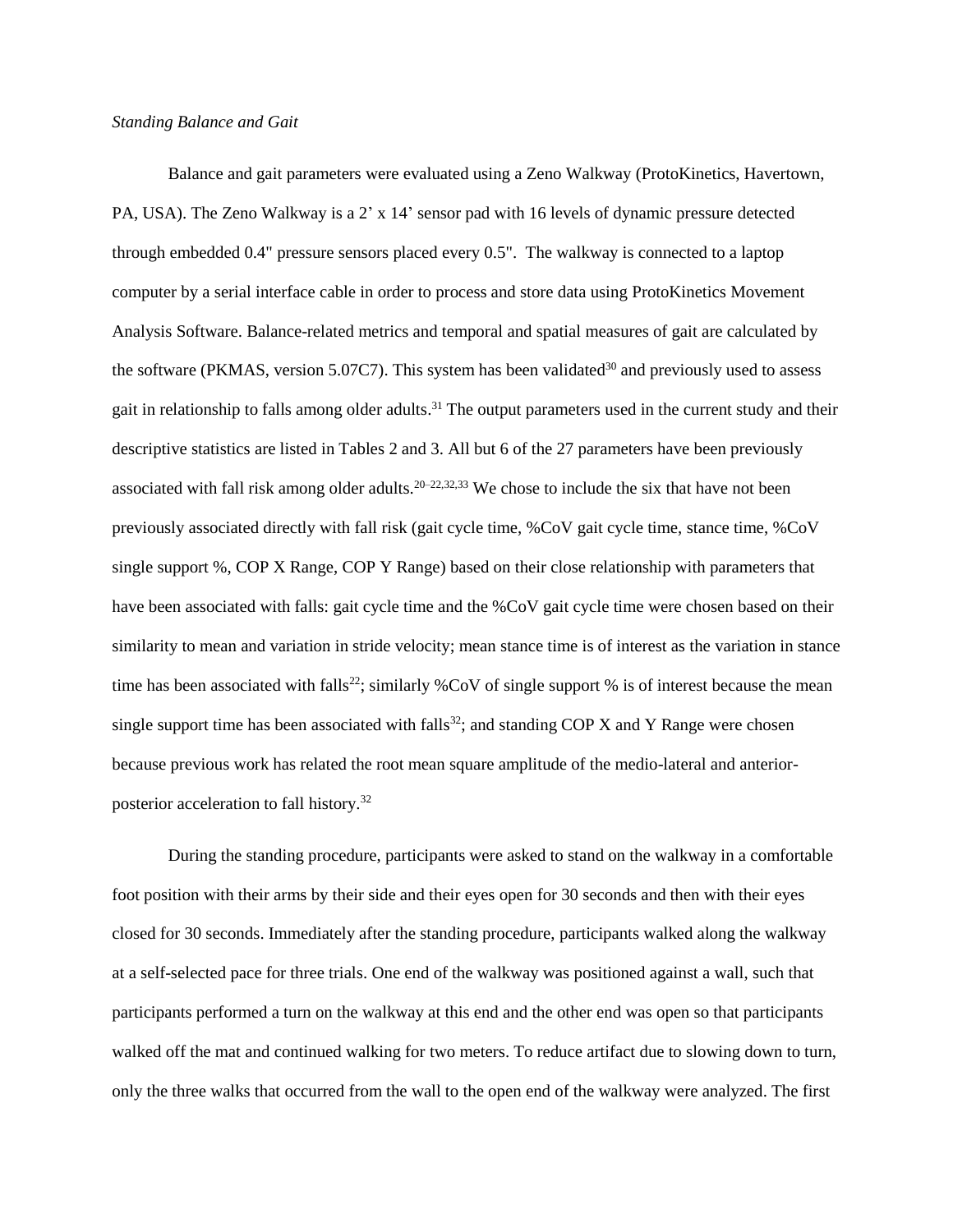step of each walk was considered gait initiation and was excluded from analyses. These three walks were averaged together in the calculation of the gait parameters. ProtoKinetics Movement Analysis Software was used to derive all parameters.

#### *Data Analysis*

Data were analyzed using R version 3.1.3<sup>34</sup> and the R package lme4.<sup>35</sup> A  $p$ <0.05 was considered statistically significant. Data were checked for homoscedasticity and normality by visual inspections of residual plots and Shapiro-Wilks test. Differences in low contrast visual acuity between pre-sleep and nocturnal awakenings in the room-level light condition were tested with a paired-samples t-test. Differences in low contrast visual acuity between the four lighting conditions during the nocturnal awakenings were tested with a repeated-measures analysis of variance (ANOVA) and *post hoc* paired ttests with a Bonferroni correction for multiple comparisons  $(p=0.008)$ .

Given each participant contributed multiple data points, we used hierarchical multilevel modeling (HLM) to test the hypotheses that parameters of gait and balance differ upon awakening from nocturnal sleep compared to pre-sleep baseline, and explore whether the change in values from pre-sleep to midsleep differed by the lighting into which they were awakened. Using a simple linear regression is insufficient in this analyses because our data do not satisfy the assumption of independence of observations. The advantage of using HLM is that it accounts for shared variance within participants while modeling differences between participants.<sup>36</sup> With four lighting conditions and two time points, the dataset featured eight stacked cases for the 17 subjects that completed the protocol, and six stacked cases for the four subjects that did not return for the final condition (or a total of 160 data points). Specifically, crossed random-effects models, an extension of the classical HLM, were used to accommodate the nesting of the gait/balance parameter (Level 1) in the combination of participant and condition random effects (Level 2). A full model was fitted with fixed effects of time (*i.e.,* are pre-sleep values different from values obtained after awakening, independent of lighting condition), condition (*i.e.,* is the slope of the values from pre-sleep to awakening different by the lighting condition into which they are awakened),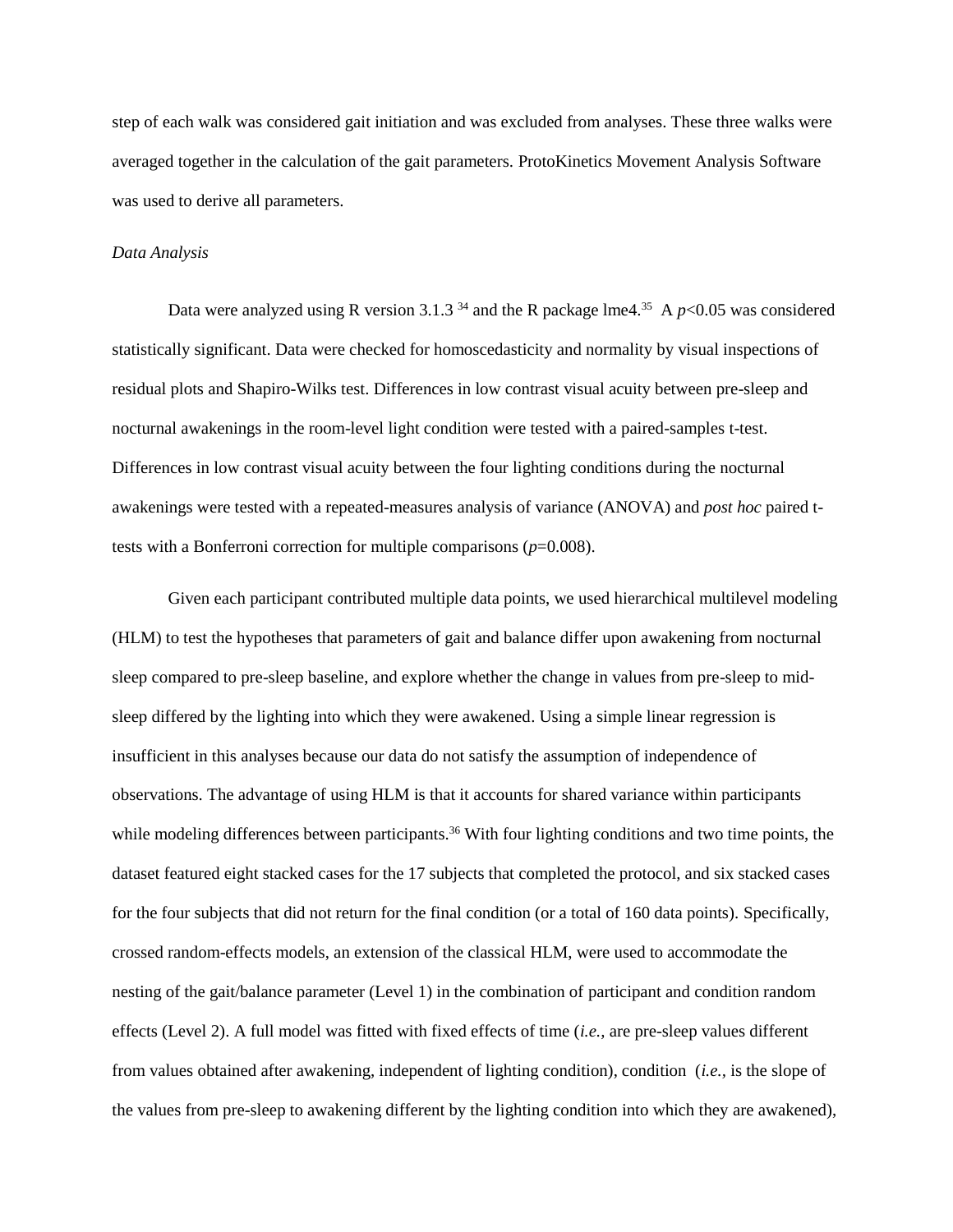and random effects of intercept (accounts for differences of pre-sleep values among participants), and byparticipant random slopes for time (accounts for differences in the change in values between pre-sleep and awakening among participants). An unstructured covariate matrix was chosen to allow for correlation between the random effects. The initial model was over-fitted, so the random slope term was removed from the model for subsequent analyses. The model tested for each dependent variable is:

Level 1 (item-level) model:

(Standing Balance/Gait Parameter)<sub>ij</sub> =  $\beta_{0ij} + \beta_{1ij}(Time) + \epsilon_{ij}$ 

Level 2 (participant-level) model:

$$
\beta_{0ij} = \gamma_{00} + \zeta_{0j}
$$

 $\beta_{1ij} = \gamma_{10} + \gamma_{11}$ (Condition)

Positive skewness was noted for all three dependent variables: coefficient of variation in stride velocity and center of pressure path length (both open and closed eyes). However, since modeling with and without the variables transformed (logarithmically) to closer approximate normality assumptions did not substantively change the results, untransformed values were used to facilitate interpretation. Modeling was achieved using likelihood ratio testing to compare full with stepwise reduced models.

A wide variety of parameters derivable from examination of gait and standing balance have been previously reported as proxies for predicting future falls in older adults. As such, we chose to look at an assortment of parameters we gathered from the Zeno Walkway in secondary exploratory analyses. These analyses were used to identify which parameters had the largest effect sizes in our study. Paired samples *t*-tests were used to determine whether balance and gait parameters differed between pre-sleep and nocturnal awakenings in the room-level lighting condition. Wilcoxon's signed rank test was used when variables did not meet normality assumptions. Cohen's *d* (small=0.2, medium=0.5, large=0.8) and *r*  $(small=0.1, medium=0.3, large=0.5)$  were used to interpret effect sizes.<sup>37,38</sup>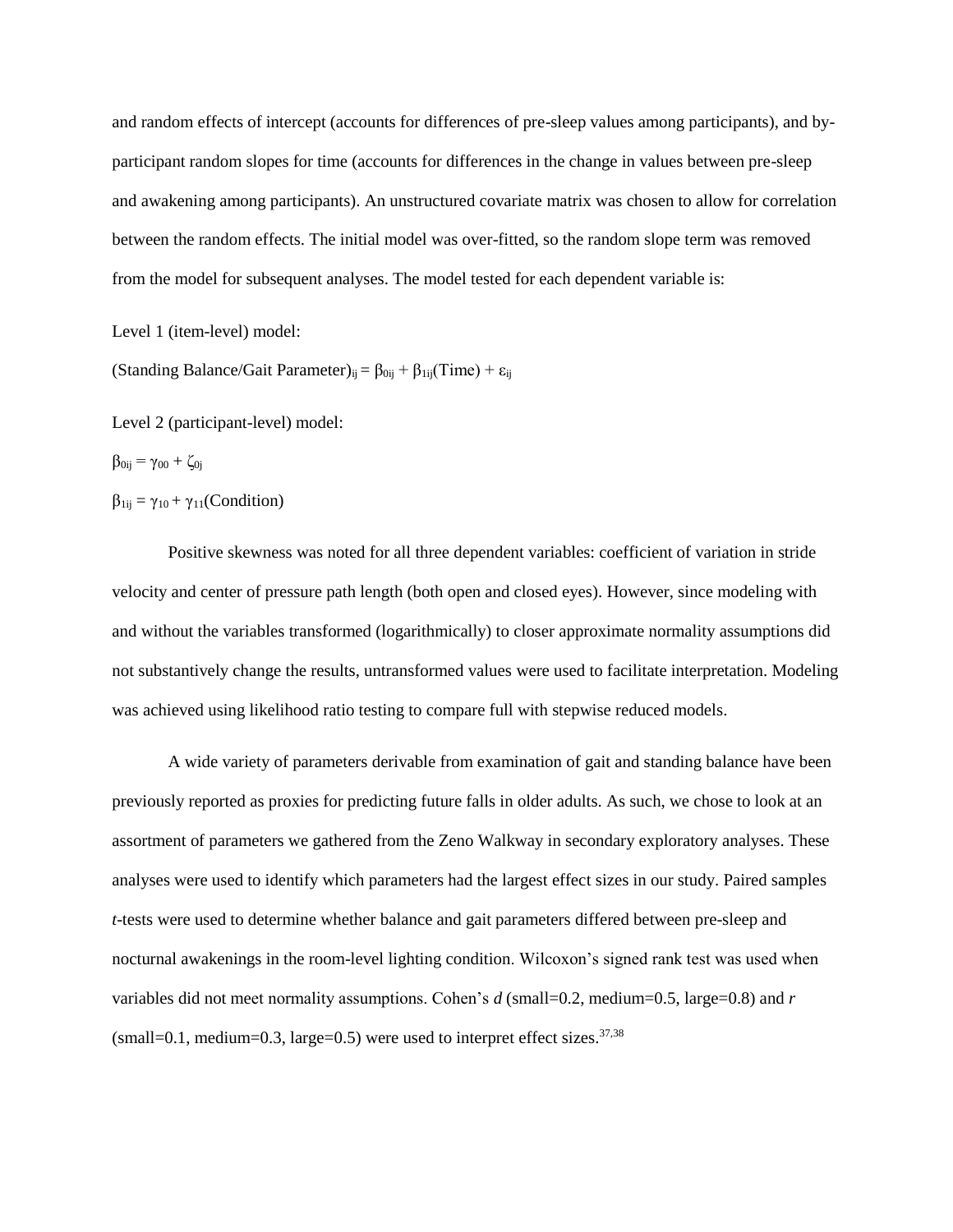#### **Results**

Four out of the twenty-one participants did not return for the fourth and final condition, the room level white light condition. The participants who did not return for the final condition did not differ in age, sex, race, or ethnicity from the participants that did return. During the two hour sleep opportunity prior to the mid-sleep awakening, participants slept, on average, for  $90.7$  minutes (SD $\pm$ 18.0); this total sleep time did not differ across lighting conditions.

#### *Low Contrast Visual Acuity*

Notably, there was no difference between baseline low contrast visual acuity obtained in the evening in normal room light and the low contrast visual acuity measurements made upon awakening into the room-level light condition  $(t(16)=1.38, p=0.19)$ . There was a significant difference across the four lighting conditions  $(F(3,45)=98.26, p<0.001)$  such that low contrast visual acuity decreased with decreasing illuminance, as expected,<sup>39</sup> but did not differ in equiluminant white and orange light (Figure 2).

#### *Variation in Stride Velocity*

A full model was fitted with the percent coefficient of variation (%CoV) of stride velocity as the dependent variable with time (pre-sleep vs. mid-sleep awakening) and condition (four lighting conditions) as independent variables. A reduced model that removed the effect of condition was fitted, but did not significantly differ from the full model  $(\chi^2(3)=4.24, p=0.24)$ . As such, the condition term was removed and the model with just the fixed effect of time was compared to an intercepts only model. This comparison was statistically significant  $(\chi^2(1)=15.64, p<0.001)$ , supporting a significant effect of time on variation in stride velocity. The model with the fixed effect of time and random effect of participant intercept became the final model and is summarized in Table 4.

#### *COP Path Length – Eyes Open (EO)*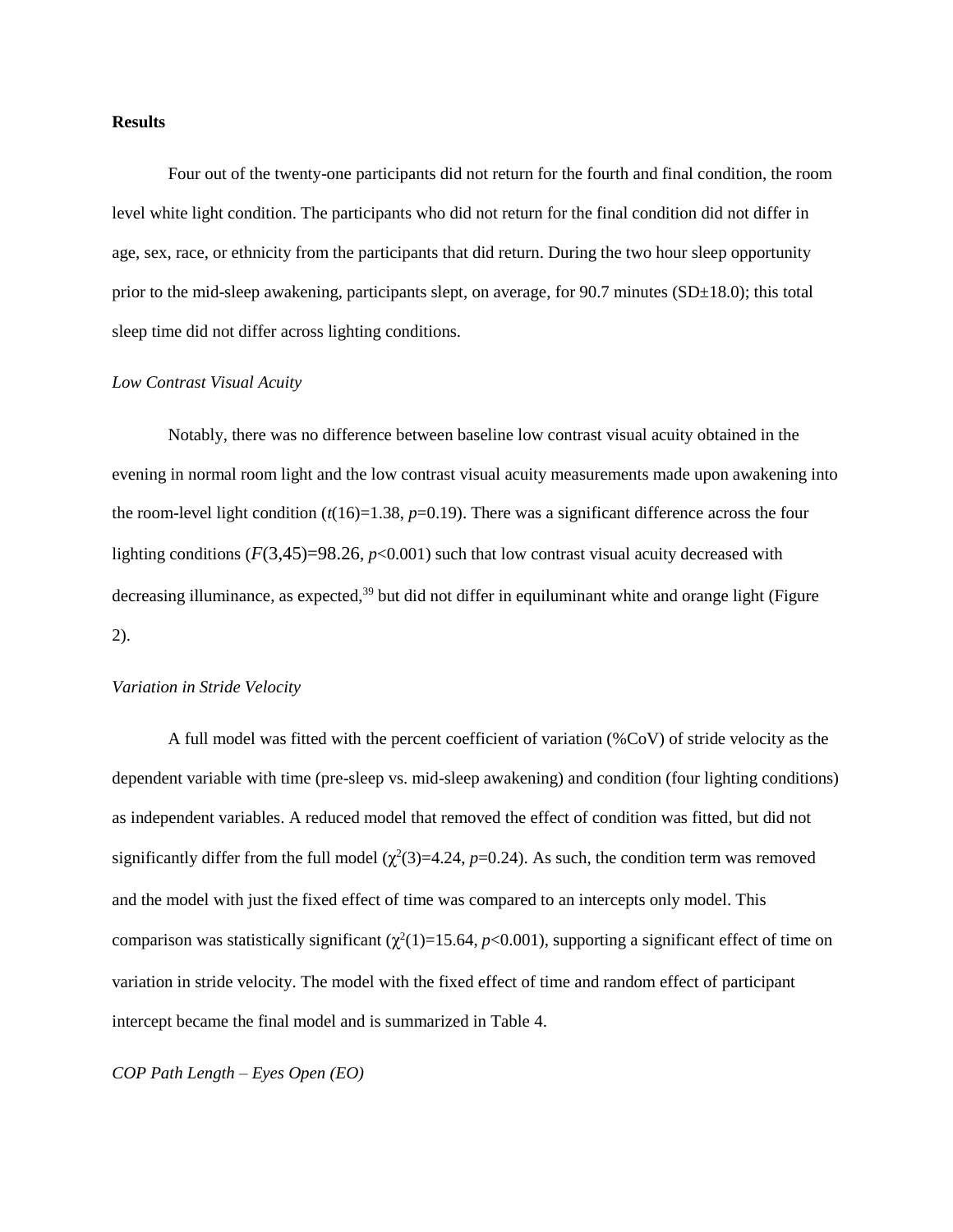Similar to the model testing process for variation in stride velocity, a full model was fitted with COP Path Length during eyes open as the dependent variable and time (pre-sleep vs. mid-sleep awakening) and condition (four lighting conditions) as independent variables. A reduced model with the condition (lighting) term removed did not significantly differ from the full model  $(\chi^2(3)=5.78, p=0.12)$  so the condition term was removed from further analyses. Comparison of the reduced model to an intercept only model revealed a significant difference  $(\chi^2(1)=7.66, p=0.006)$ , supporting a significant effect of time on COP path length during the eyes open condition. The reduced model became the final model and is described in Table 5.

#### *COP Path Length – Eyes Closed (EC)*

Finally, the same procedure was followed for modeling the effects of time and lighting condition on COP Path Length during the eyes closed condition. The reduced model without the condition (lighting) term did not significantly differ from the full model  $(\chi^2(3)=3.74, p=0.29)$ , supporting no effect of condition. A significant difference was found between the reduced model containing only the fixed effect of time and an intercept only model  $(\chi^2(1)=5.24, p=0.022)$ , supporting an effect of time on COP path length in the eyes closed condition. The final model is described in Table 6.

#### *Gait and Balance*

While we had *a priori* hypotheses concerning the importance of variation in stride length (gait) and center of pressure path length (standing balance), we wanted to also examine the degree to which awakening an individual, independent of the lighting environment, would impact a variety of measures of gait and standing balance. As such, we examined many parameters reflecting these two behaviors and compared them between the pre-sleep baseline in normal room light and the experimental awakening into identical lighting. Of the 27 measures of gait and balance, more than one-third (11) significantly differed upon a forced mid-sleep awakening and eight had medium to large effect sizes (Figures 3 & 4).

#### **Discussion**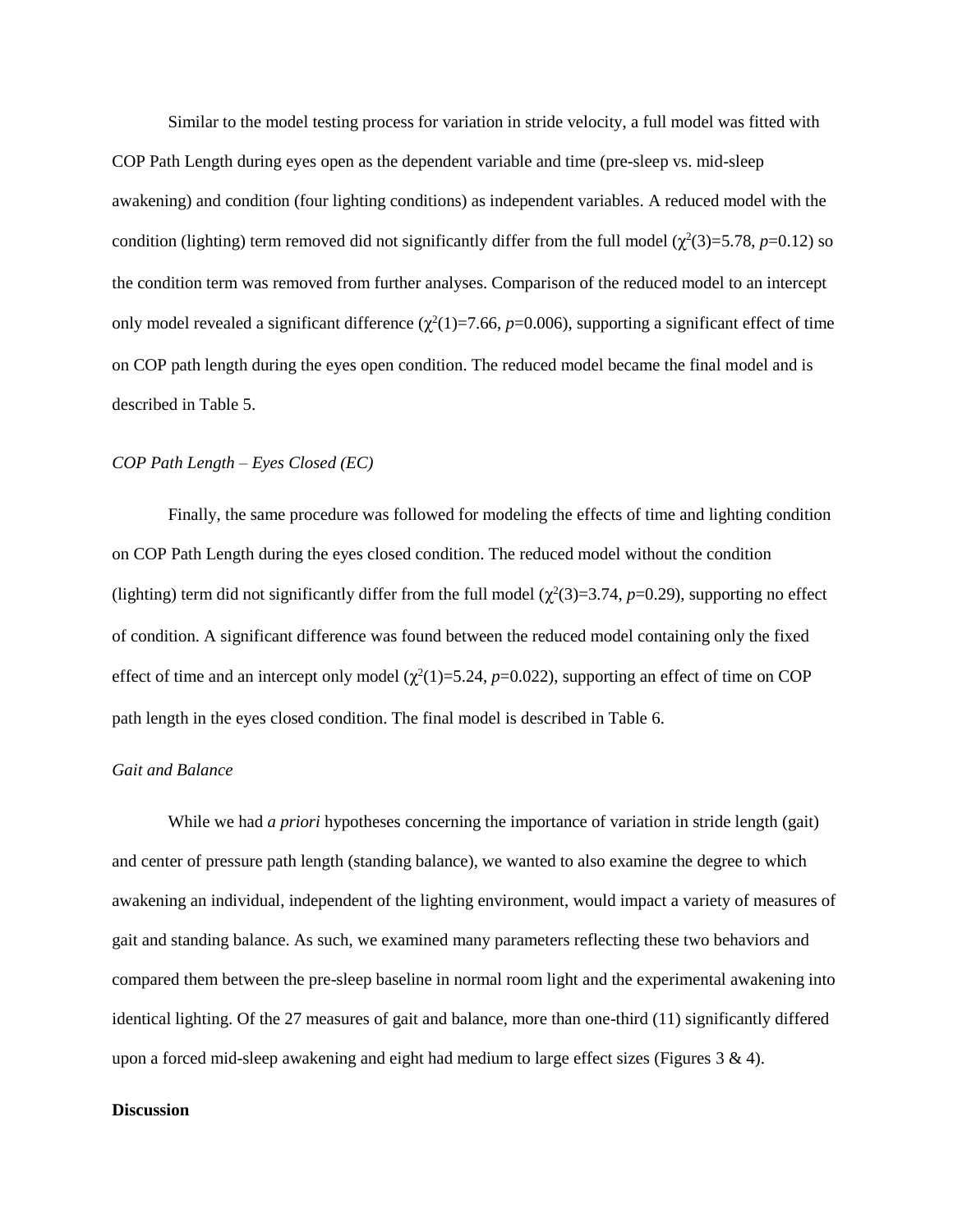Our data support that awakening from a nocturnal sleep episode impairs aspects of both gait and standing balance among healthy late middle-aged and older adults. To the best of our knowledge, this is the first study to test these particular spatial and temporal aspects of gait performance during a forced nocturnal awakening in late middle-aged and older adults; however, our standing balance findings are in contradiction to those previously reported.<sup>17,18</sup> These findings are contrary to two previous studies in which Frey et al.<sup>17</sup> found balance was not impaired during a nocturnal awakening on the difficult tandem walking task and Zammit et al.<sup>18</sup> reported no dynamic standing balance impairments as measured using a force plate during a nocturnal awakening. These studies were consistent with ours in participant health and age, and that the nocturnal awakenings all took place about two hours after habitual sleep time, however, all studies used different equipment, methods, and measured different output parameters. Further, Frey et al.'s<sup>17</sup> walking task was more difficult than our own, and it is possible that alertness circuits were sufficiently activated to more completely awaken their participants, minimizing differences from pre-sleep testing. Zammit et al.,<sup>18</sup> had fewer participants than our own study  $(n=12)$ , and all but one of their participants was female. These variations may account for the disparities in results. We believe, however, that our participant population and walking task is more ecologically valid with respect to the risk of falls during nocturnal awakenings among late middle-aged and older adults.

Results from our hierarchical level models indicate that variation in stride velocity and normative path length (in both eyes open and eyes closed conditions) were significantly worse during a nocturnal awakening compared to pre-sleep baseline, supporting our hypothesis that gait and balance are impaired upon nocturnal awakenings. Contrary to our hypothesis, however, the change in gait and balance values between time points did not differ across lighting condition. This finding contradicts that of previous research that dim lighting impaired postural stability<sup>14</sup> and temporal and spatial measures of gait<sup>16</sup> when compared to room level lighting. Again, differences in protocols may provide an explanation for this disparity in results. Most notably, we tested the effects of light during a nocturnal awakening instead of during typical waking hours. It is possible that since balance and gait were significantly worse overnight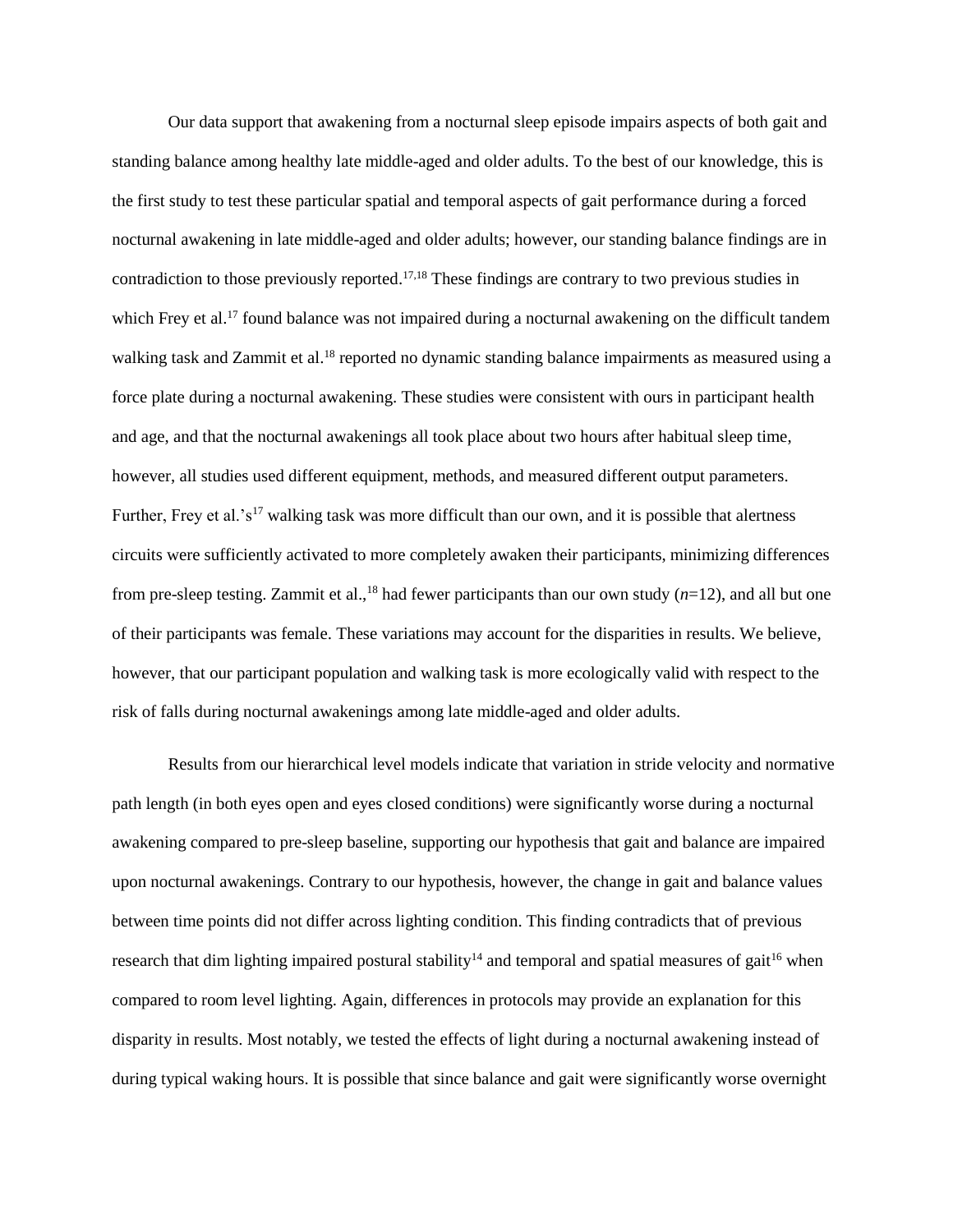compared to daytime baseline testing, the influence of light was mitigated in our study due to a floor effect.

Interestingly, despite no changes in gait performance or standing balance, low contrast visual acuity decreased with decreasing illuminance. Despite the reduction in low contrast visual acuity, there was no associated change in gait performance or standing balance and it may be that other aspects of vision (e.g., visual field, depth perception) were not significantly affected by the lighting and were utilized to maintain consistent gait performance and standing balance.<sup>40</sup> It is also possible that, as our testing procedure involved walking on an even surface with no obstacles with evenly dispersed lighting throughout the room, low contrast visual acuity was not the critical visual function to successfully perform the gait and standing balance tasks. As this study was the initial pilot study to determine important factors, the experimental task was kept to main exploratory factors that would help guide future studies. It would be an important area of future research to understand how gait performance might differ in different lighting in environments where there are more challenging visual and gait tasks with more complicated factors such as hazards, uneven surfaces, or stairs, as all of these represent obstacles an older adult might face when walking from the bedroom to the toilet at night.

Given the variety of parameters used as a proxy for falls, and in order to not exclude any potential parameters, for our secondary analyses we ran a large number of exploratory tests with data only from the room-level white light condition. Through these analyses, we identified six parameters that were both statistically significant at the  $p=0.05$  level and had medium to large effect sizes. Two of these were our *a priori* parameters of interest - variation in stride velocity and the standing balance COP path length (with eyes open). The remaining four parameters were variability in the gait parameters of double support time, single support time, swing percentage, and stance percentage. All four of these parameters are complimentary to each other in that they are related to the time in which the feet were either in contact or not in contact with the floor during the walking protocol. Greater variability in each of these temporal parameters has been previously associated with either retrospectively or prospectively-identified fallers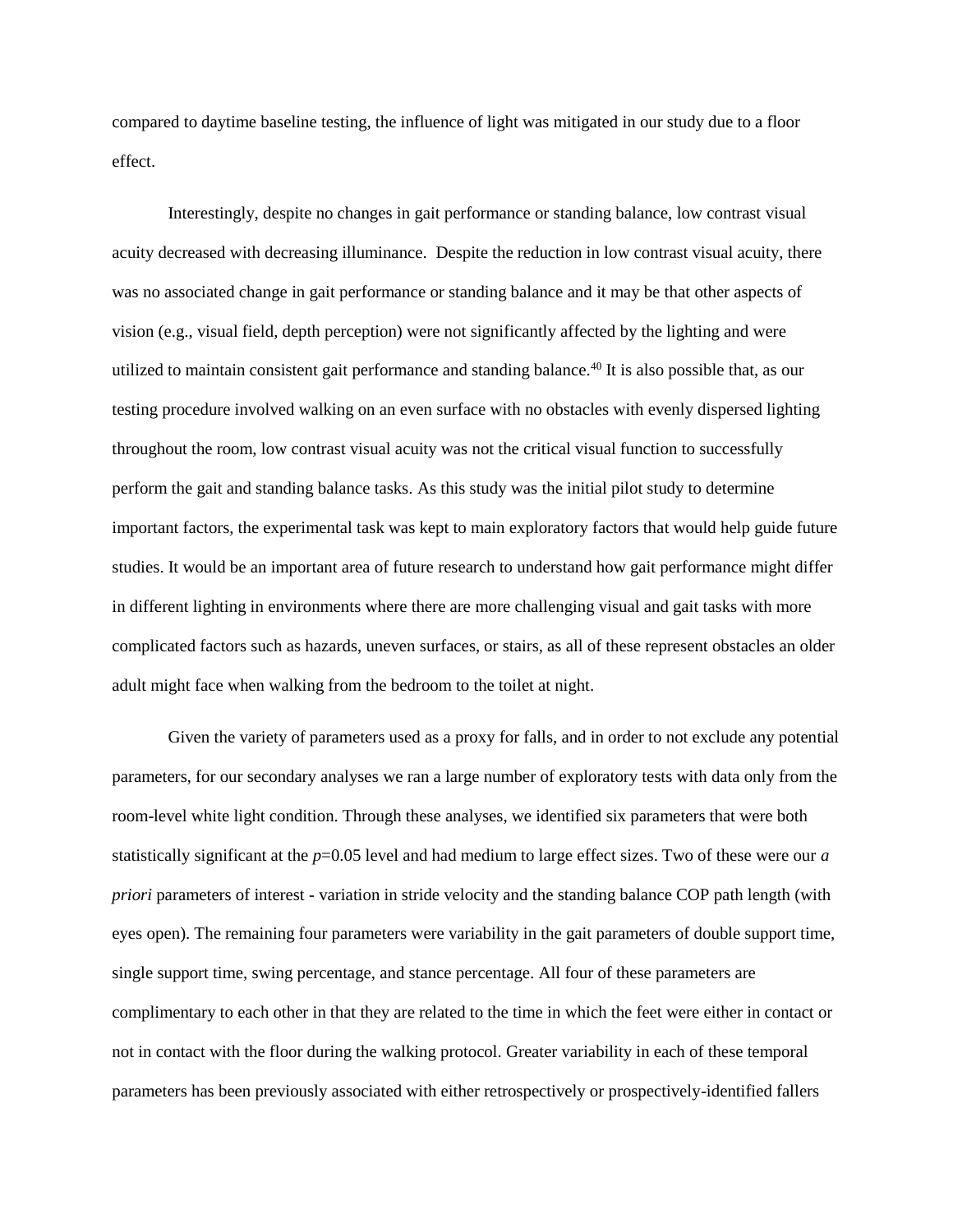among older adults.<sup>31,41–43</sup> Our results support that inter-cycle variability in temporal parameters during walking assessments and deviation of the COP during standing assessments with eyes opened are increased during nocturnal awakenings. Several mean walking performance assessments - stride velocity, stride width, stride length, and step length – also statistically worsened from the pre-sleep to the nocturnal awakening assessments, but multiple comparisons without adjustment of *p-*values combined with small effect sizes caution us from concluding a meaningful difference in these parameters within the present study. Results from these exploratory analyses, along with previous work,<sup>42</sup> emphasize the importance of complementing mean assessments of gait with inter-cycle variability in parameters during walking assessments in future research, as it was the variability of specific parameters that had the largest effect sizes rather than the absolute average of the parameters.

We, however, only tested a single, approximate circadian phase and did not have a large enough sample size to discriminate the effect of awakening out of different sleep stages on measures of balance and gait. It is likely that balance and gait following a mid-sleep awakening will be impacted through nonlinear interactions between circadian phase, homeostatic pressure, and sleep stage. Our forced awakenings, therefore, cannot be generalized to spontaneous awakenings resulting from nocturia. The current study's sample size also precluded the analyses of effects of demographics such as age, sex, and race on balance and gait. Future research should aim for sufficient power to consider sleep stage upon awakening and other important demographics factors that might influence gait and balance. Additional measurements, such as orthostatic blood pressure, could be incorporated into future studies to help further understand the multifactorial nature of falls in older adults.

The current findings suggest that balance and gait are impaired in the middle of the night even among healthy late middle-aged and older adults, but that this impairment is not mitigated by exposure to room lighting. These results suggest that mid-sleep awakenings are in and of themselves a risk factor for falls in the healthy aging population. Future research is necessary to understand how mid-sleep awakenings affect balance and gait in a population of adults with poor balance, as well as in less healthy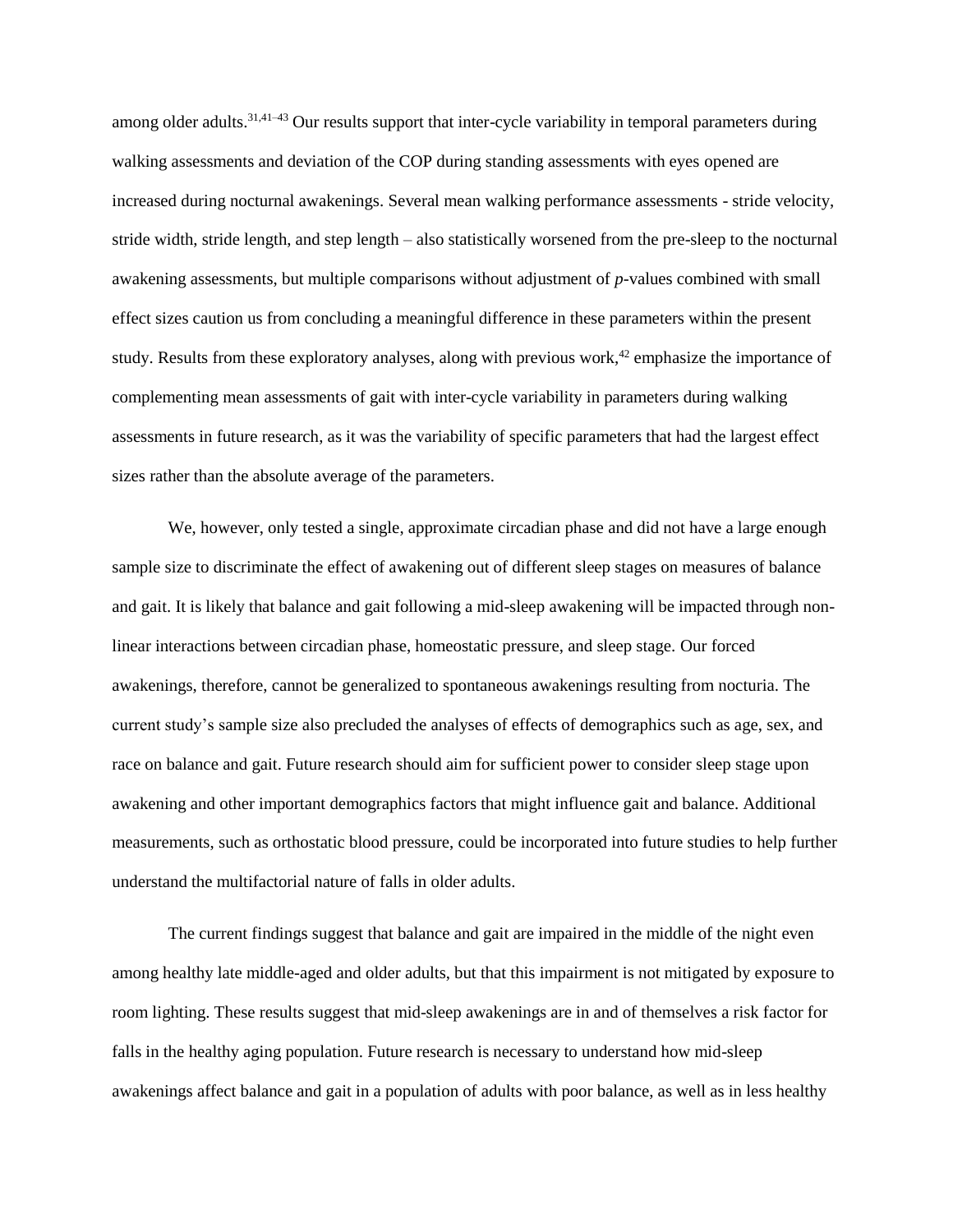older adults, and whether specific types of nocturnal light exposure are useful countermeasures to such impairments in balance.

### **Acknowledgements**

We would like to thank Yvonne Quevedo for the recruitment of the participants.

**Financial Support:** VA RR&D: 1I21RX000773-01A2, VA Sierra Pacific Mental Illness Research Education and Clinical Center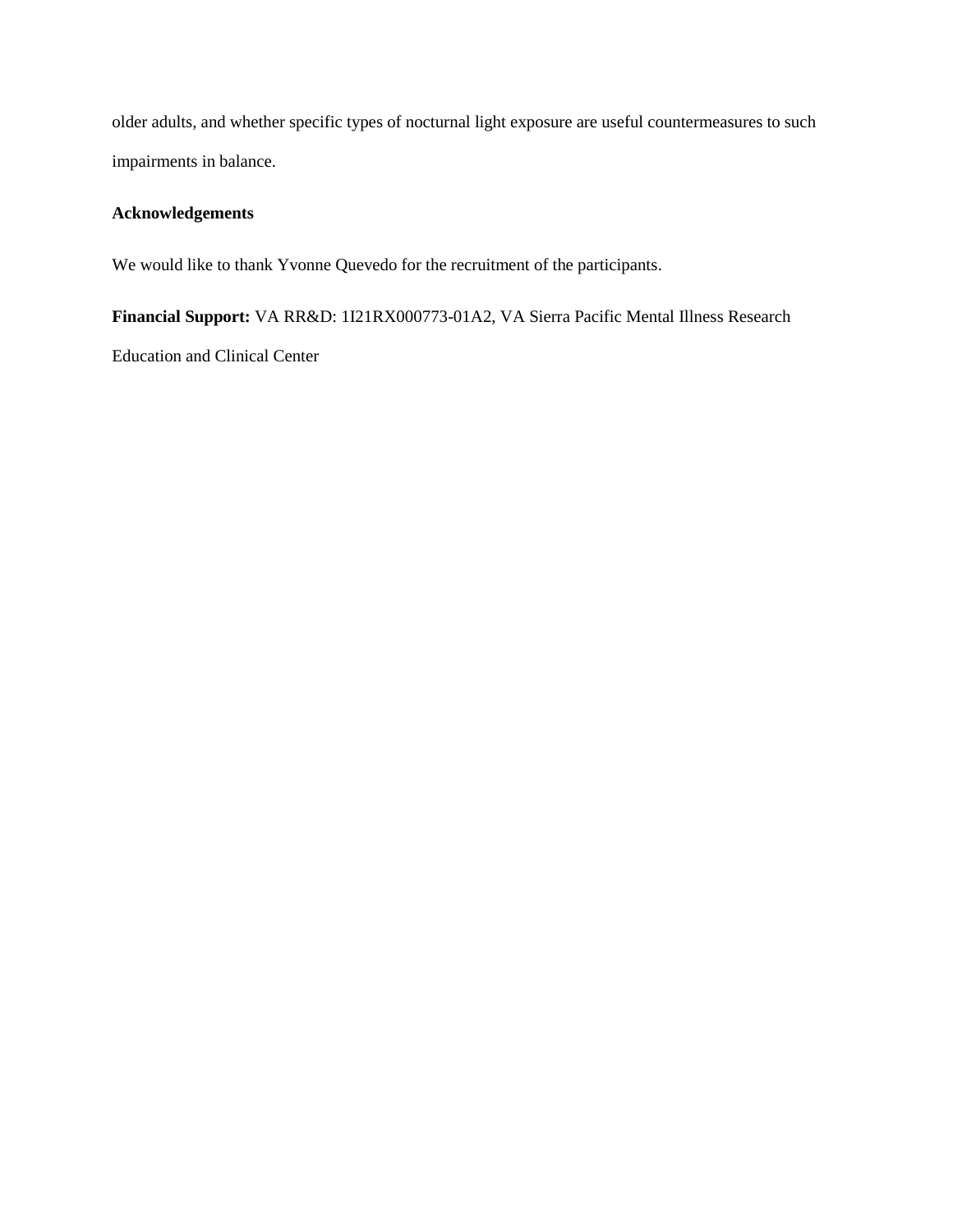#### **Figure Legends**

*Figure 1.* **Spectral characteristics of the lighting environments.**

*Figure 2***. Differences in visual acuity across lighting conditions during the nocturnal awakening.**  *Post hoc* **testing revealed graded difference by illuminance level.** 

*Figure 3***. Differences in normally-distributed gait performance and standing balance measurements between pre-sleep and nocturnal awakening in the room-level light condition expressed as Cohen's**  *d* effect sizes. \*=*p*<0.05; EC=Eyes closed; Shading indicates values during the nocturnal awakening that were lower than pre-sleep values; hatched columns indicate standing balance parameters.

## *Figure 4***. Differences in non-normally-distributed gait performance and standing balance measurements between pre-sleep and nocturnal awakening in the room-level light condition**

**expressed as effect size** *r***.** \*=*p*<.05; EO=Eyes open; EC=Eyes closed; All parameter medians were higher during the nocturnal awakening compared to pre-sleep baseline; hatched columns indicate standing balance parameters.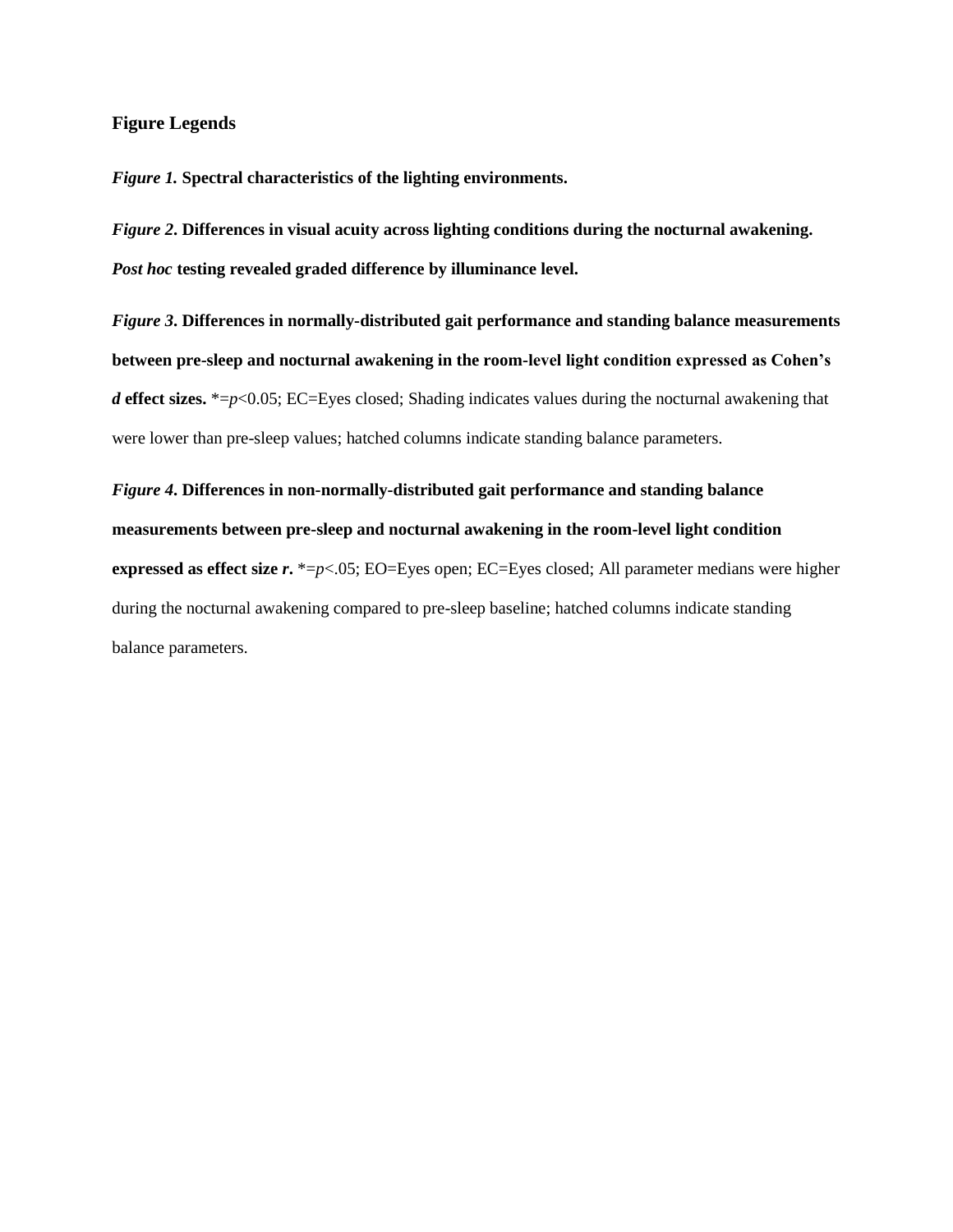## **Tables**

| $64.7 \pm 8.0$<br>55-82<br>$\overline{55-64}$<br>52.4%<br>65-74<br>38.1%<br>75-84<br>9.5%<br>Female<br>52.4%<br>Race/ethnicity<br>White<br>71.4%<br><b>Black</b><br>4.8%<br>4.8%<br>Asian<br>Native Hawaiian<br>4.8%<br><b>Biracial</b><br>9.5%<br>Hispanic<br>14.3%<br>18.8-42.3<br>$26.9 \pm 6.1$<br>$7:19 \pm 0:44$<br>5:58-9:04<br>$91.9 \pm 5.6$<br>79.6-98.3<br><b>Baseline SE</b> (%)<br>$21.7 \pm 5.1$<br>$11 - 27$<br><b>Owl &amp; Lark Questionnaire</b><br>$97.3 \pm 3.0$<br>88.3-100<br><b>Balance Self-Efficacy Scale</b><br>$2.3 \pm 1.4$<br>$0-5$<br><b>Pittsburgh Sleep Quality</b><br>$29.9 \pm 0.3$<br>29-30<br>$0.6 \pm 0.9$<br>$0 - 3$<br>$1.5 \pm 1.6$<br>$0 - 5$<br>33.3%<br>Hypertension<br><b>High Cholesterol</b><br>19.0%<br>Vitamin<br>14.3%<br>Cardiac Disease/Prevention<br>14.3%<br>9.5%<br>Inflammation<br>Hypothyroidism<br>4.8%<br><b>Diabetes</b><br>4.8%<br>Hormone Replacement<br>4.8%<br>Therapy |                                    | <b>Mean/Percentage ± Standard Deviation</b> | Range |
|---------------------------------------------------------------------------------------------------------------------------------------------------------------------------------------------------------------------------------------------------------------------------------------------------------------------------------------------------------------------------------------------------------------------------------------------------------------------------------------------------------------------------------------------------------------------------------------------------------------------------------------------------------------------------------------------------------------------------------------------------------------------------------------------------------------------------------------------------------------------------------------------------------------------------------------|------------------------------------|---------------------------------------------|-------|
|                                                                                                                                                                                                                                                                                                                                                                                                                                                                                                                                                                                                                                                                                                                                                                                                                                                                                                                                       | Age                                |                                             |       |
|                                                                                                                                                                                                                                                                                                                                                                                                                                                                                                                                                                                                                                                                                                                                                                                                                                                                                                                                       |                                    |                                             |       |
|                                                                                                                                                                                                                                                                                                                                                                                                                                                                                                                                                                                                                                                                                                                                                                                                                                                                                                                                       |                                    |                                             |       |
|                                                                                                                                                                                                                                                                                                                                                                                                                                                                                                                                                                                                                                                                                                                                                                                                                                                                                                                                       |                                    |                                             |       |
|                                                                                                                                                                                                                                                                                                                                                                                                                                                                                                                                                                                                                                                                                                                                                                                                                                                                                                                                       | <b>Sex</b>                         |                                             |       |
|                                                                                                                                                                                                                                                                                                                                                                                                                                                                                                                                                                                                                                                                                                                                                                                                                                                                                                                                       |                                    |                                             |       |
|                                                                                                                                                                                                                                                                                                                                                                                                                                                                                                                                                                                                                                                                                                                                                                                                                                                                                                                                       |                                    |                                             |       |
|                                                                                                                                                                                                                                                                                                                                                                                                                                                                                                                                                                                                                                                                                                                                                                                                                                                                                                                                       |                                    |                                             |       |
|                                                                                                                                                                                                                                                                                                                                                                                                                                                                                                                                                                                                                                                                                                                                                                                                                                                                                                                                       |                                    |                                             |       |
|                                                                                                                                                                                                                                                                                                                                                                                                                                                                                                                                                                                                                                                                                                                                                                                                                                                                                                                                       |                                    |                                             |       |
|                                                                                                                                                                                                                                                                                                                                                                                                                                                                                                                                                                                                                                                                                                                                                                                                                                                                                                                                       |                                    |                                             |       |
|                                                                                                                                                                                                                                                                                                                                                                                                                                                                                                                                                                                                                                                                                                                                                                                                                                                                                                                                       |                                    |                                             |       |
|                                                                                                                                                                                                                                                                                                                                                                                                                                                                                                                                                                                                                                                                                                                                                                                                                                                                                                                                       |                                    |                                             |       |
|                                                                                                                                                                                                                                                                                                                                                                                                                                                                                                                                                                                                                                                                                                                                                                                                                                                                                                                                       |                                    |                                             |       |
|                                                                                                                                                                                                                                                                                                                                                                                                                                                                                                                                                                                                                                                                                                                                                                                                                                                                                                                                       | <b>BMI</b>                         |                                             |       |
|                                                                                                                                                                                                                                                                                                                                                                                                                                                                                                                                                                                                                                                                                                                                                                                                                                                                                                                                       | <b>Baseline TST</b> (hh:mm)        |                                             |       |
|                                                                                                                                                                                                                                                                                                                                                                                                                                                                                                                                                                                                                                                                                                                                                                                                                                                                                                                                       |                                    |                                             |       |
|                                                                                                                                                                                                                                                                                                                                                                                                                                                                                                                                                                                                                                                                                                                                                                                                                                                                                                                                       |                                    |                                             |       |
|                                                                                                                                                                                                                                                                                                                                                                                                                                                                                                                                                                                                                                                                                                                                                                                                                                                                                                                                       |                                    |                                             |       |
|                                                                                                                                                                                                                                                                                                                                                                                                                                                                                                                                                                                                                                                                                                                                                                                                                                                                                                                                       | (BES)                              |                                             |       |
|                                                                                                                                                                                                                                                                                                                                                                                                                                                                                                                                                                                                                                                                                                                                                                                                                                                                                                                                       |                                    |                                             |       |
|                                                                                                                                                                                                                                                                                                                                                                                                                                                                                                                                                                                                                                                                                                                                                                                                                                                                                                                                       | <b>Index (PSQI)</b>                |                                             |       |
|                                                                                                                                                                                                                                                                                                                                                                                                                                                                                                                                                                                                                                                                                                                                                                                                                                                                                                                                       | <b>Mini Mental State</b>           |                                             |       |
|                                                                                                                                                                                                                                                                                                                                                                                                                                                                                                                                                                                                                                                                                                                                                                                                                                                                                                                                       | <b>Examination</b> (MMSE)          |                                             |       |
|                                                                                                                                                                                                                                                                                                                                                                                                                                                                                                                                                                                                                                                                                                                                                                                                                                                                                                                                       | <b>Geriatric Depression Scale</b>  |                                             |       |
|                                                                                                                                                                                                                                                                                                                                                                                                                                                                                                                                                                                                                                                                                                                                                                                                                                                                                                                                       | (GDS)                              |                                             |       |
|                                                                                                                                                                                                                                                                                                                                                                                                                                                                                                                                                                                                                                                                                                                                                                                                                                                                                                                                       | <b>Alcohol Use Disorders</b>       |                                             |       |
|                                                                                                                                                                                                                                                                                                                                                                                                                                                                                                                                                                                                                                                                                                                                                                                                                                                                                                                                       | <b>Identification Test (AUDIT)</b> |                                             |       |
|                                                                                                                                                                                                                                                                                                                                                                                                                                                                                                                                                                                                                                                                                                                                                                                                                                                                                                                                       | <b>Health - Related Medication</b> |                                             |       |
|                                                                                                                                                                                                                                                                                                                                                                                                                                                                                                                                                                                                                                                                                                                                                                                                                                                                                                                                       | <b>Use</b>                         |                                             |       |
|                                                                                                                                                                                                                                                                                                                                                                                                                                                                                                                                                                                                                                                                                                                                                                                                                                                                                                                                       |                                    |                                             |       |
|                                                                                                                                                                                                                                                                                                                                                                                                                                                                                                                                                                                                                                                                                                                                                                                                                                                                                                                                       |                                    |                                             |       |
|                                                                                                                                                                                                                                                                                                                                                                                                                                                                                                                                                                                                                                                                                                                                                                                                                                                                                                                                       |                                    |                                             |       |
|                                                                                                                                                                                                                                                                                                                                                                                                                                                                                                                                                                                                                                                                                                                                                                                                                                                                                                                                       |                                    |                                             |       |
|                                                                                                                                                                                                                                                                                                                                                                                                                                                                                                                                                                                                                                                                                                                                                                                                                                                                                                                                       |                                    |                                             |       |
|                                                                                                                                                                                                                                                                                                                                                                                                                                                                                                                                                                                                                                                                                                                                                                                                                                                                                                                                       |                                    |                                             |       |
|                                                                                                                                                                                                                                                                                                                                                                                                                                                                                                                                                                                                                                                                                                                                                                                                                                                                                                                                       |                                    |                                             |       |
|                                                                                                                                                                                                                                                                                                                                                                                                                                                                                                                                                                                                                                                                                                                                                                                                                                                                                                                                       |                                    |                                             |       |
|                                                                                                                                                                                                                                                                                                                                                                                                                                                                                                                                                                                                                                                                                                                                                                                                                                                                                                                                       |                                    |                                             |       |
|                                                                                                                                                                                                                                                                                                                                                                                                                                                                                                                                                                                                                                                                                                                                                                                                                                                                                                                                       | <b>Erectile Dysfunction</b>        | 4.8%                                        |       |
| Allergies<br>4.8%                                                                                                                                                                                                                                                                                                                                                                                                                                                                                                                                                                                                                                                                                                                                                                                                                                                                                                                     |                                    |                                             |       |

## *Table 1.* Demographics and Baseline Information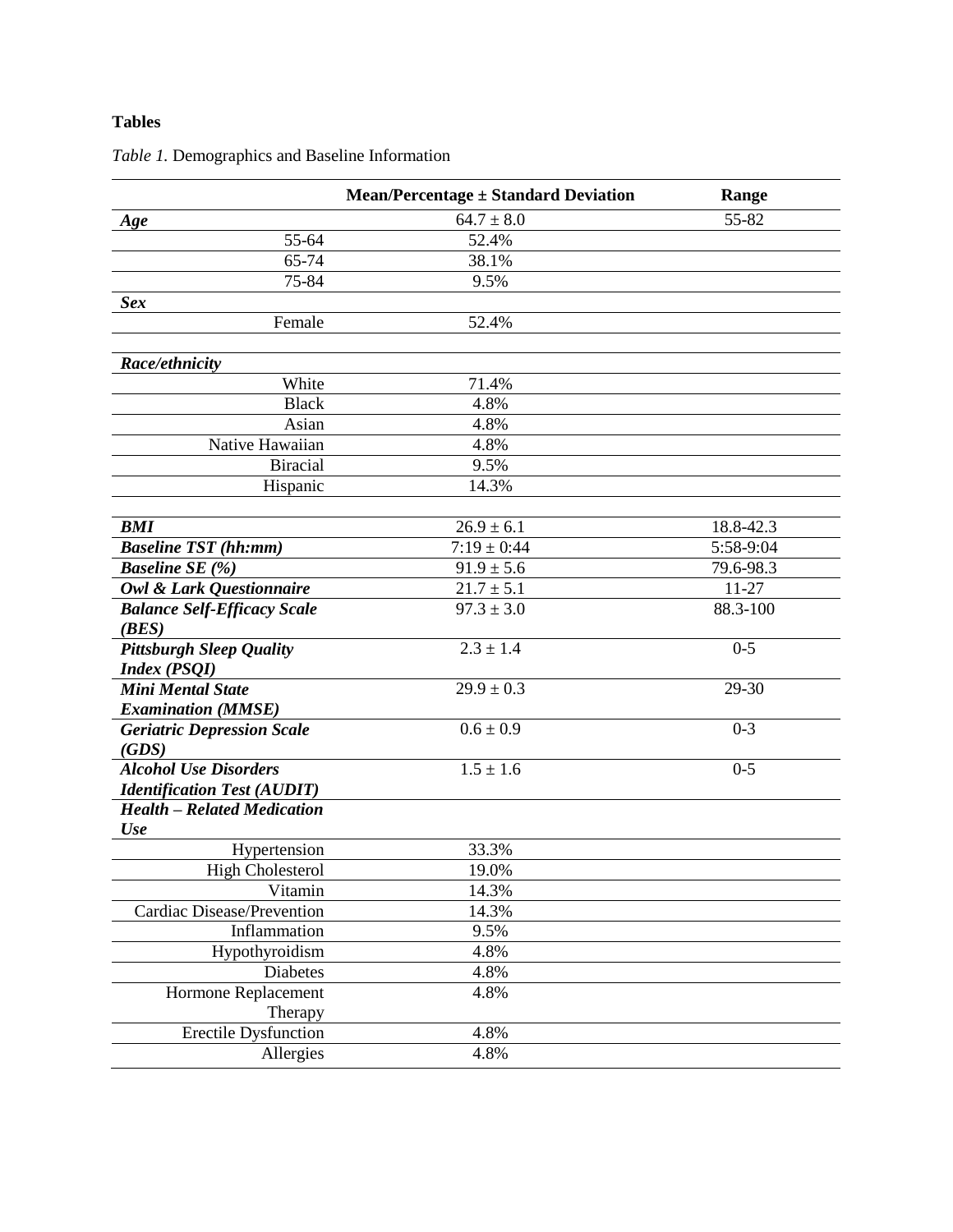*Table 2.* Definition of the Zeno Walkway output parameters used.

| <b>Parameters</b>                                                                                                                                    | <b>Definition</b>                                                                                                                                                                                          |  |  |
|------------------------------------------------------------------------------------------------------------------------------------------------------|------------------------------------------------------------------------------------------------------------------------------------------------------------------------------------------------------------|--|--|
| Gait                                                                                                                                                 |                                                                                                                                                                                                            |  |  |
| <b>Stride Velocity</b>                                                                                                                               | The ratio of Stride Length by the Gait Cycle Time (cm/sec)                                                                                                                                                 |  |  |
| Stride Length                                                                                                                                        | Distance from the heel of one foot to the following heel of the same foot (cm)                                                                                                                             |  |  |
| Step Length                                                                                                                                          | Distance between corresponding successive points on the heel of opposite feel<br>measured parallel to the direction of progression for the ipsilateral stride of which<br>it is the second part (cm)       |  |  |
| Stride Width                                                                                                                                         | Distance between a line connecting the two ipsilateral foot heel contacts (the<br>stride) and the contralateral foot heel contact between those events and is<br>measured perpendicular to the stride (cm) |  |  |
| <b>Step Time</b>                                                                                                                                     | The period of time taken for one step; is measured from first contact of one foot<br>to the first contact of the following other foot (sec)                                                                |  |  |
| The period of time from first contact of one foot to the following first contact of<br>Gait Cycle Time<br>the same foot (sec)                        |                                                                                                                                                                                                            |  |  |
| Cadence                                                                                                                                              | The number of footfalls minus one, divided by the ambulation time (steps/min)                                                                                                                              |  |  |
| Double Support %                                                                                                                                     | The sum of all periods of time when both feet are in contact with the ground<br>during the stance phase, presented as a percentage of the Gait Cycle Time                                                  |  |  |
| The period of time when only the current foot is in contact with the ground,<br>Single Support %<br>presented as a percentage of the Gait Cycle Time |                                                                                                                                                                                                            |  |  |
| Swing %                                                                                                                                              | The period of time when the foot is not in contact with the ground, presented as a<br>percentage of the Gait Cycle Time                                                                                    |  |  |
| Stance %                                                                                                                                             | The period of time when the foot is in contact with the ground, presented as a<br>percentage of the Gait Cycle Time                                                                                        |  |  |
| <b>Standing Balance</b>                                                                                                                              |                                                                                                                                                                                                            |  |  |
| COP (Center of<br>Pressure) Path<br>Length                                                                                                           | COP Path Length from start to end time for entire path travelled (cm/sec)                                                                                                                                  |  |  |
| COP X Range                                                                                                                                          | The range of the COP X position, from start time to end time (cm)                                                                                                                                          |  |  |
| COP Y Range                                                                                                                                          | The range of the COP Y position, from start time to end time (cm)                                                                                                                                          |  |  |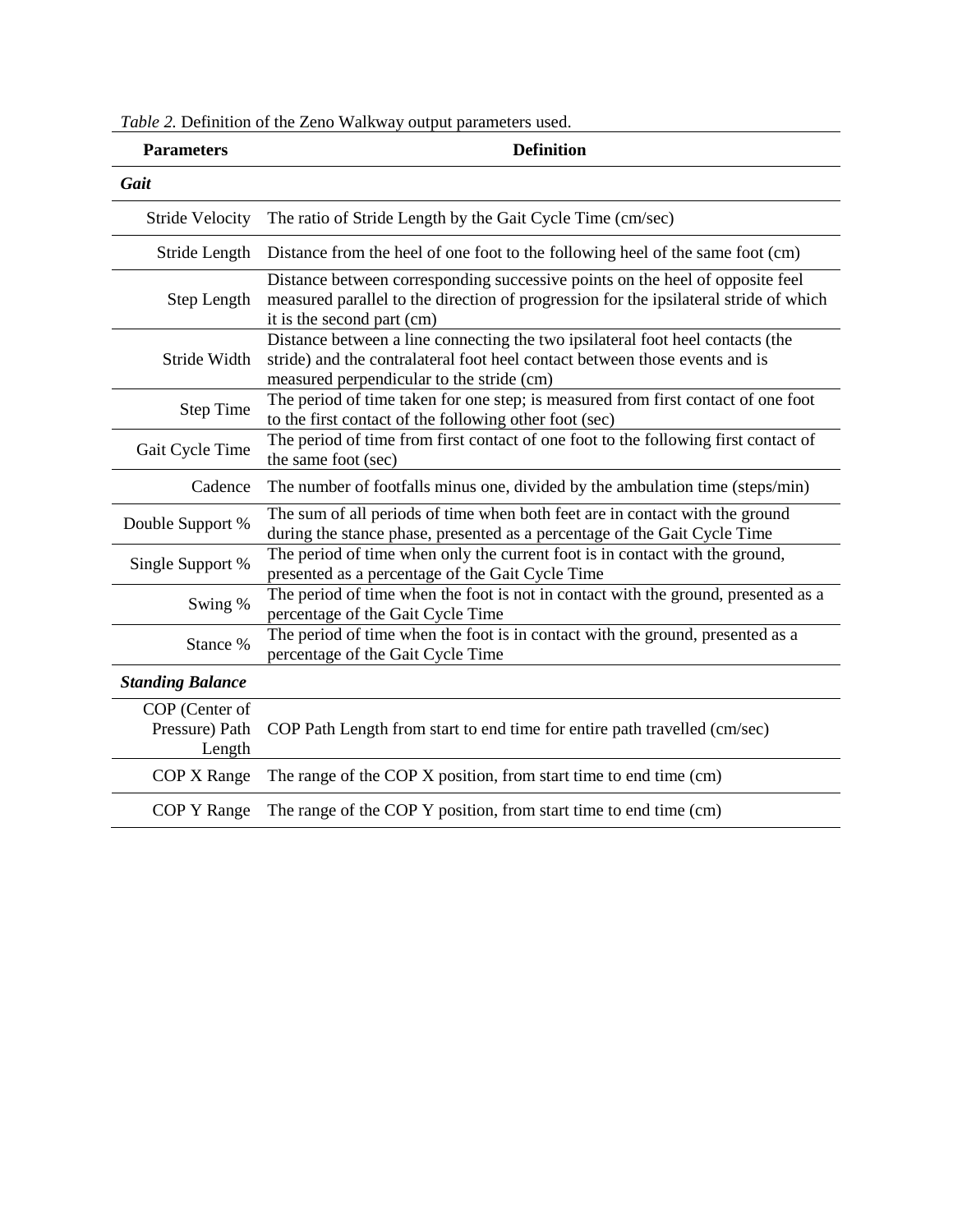| <b>Parameters</b>        | <b>Room-level Light</b><br><b>Pre-Sleep Mean</b><br>(SD) | <b>Room-level Light</b><br>Pre-Sleep %CoV | <b>Room-level Light</b><br><b>Awakening</b><br>Mean (SD) | <b>Room-level Light</b><br><b>Awakening</b><br>$%$ CoV |
|--------------------------|----------------------------------------------------------|-------------------------------------------|----------------------------------------------------------|--------------------------------------------------------|
| Gait                     |                                                          |                                           |                                                          |                                                        |
| <b>Stride Velocity</b>   | 98.00 (15.98)                                            | 4.59                                      | 92.10 (12.73)                                            | 5.71                                                   |
| Stride Length            | 112.29 (13.87)                                           | 3.51                                      | 107.40 (12.34)                                           | 4.06                                                   |
| Step Length              | 55.96 (6.84)                                             | 4.99                                      | 53.68 (6.23)                                             | 5.78                                                   |
| Stride Width             | 8.88 (2.89)                                              | $24.98^{\rm a}$                           | 10.14(3.35)                                              | $28.22^a$                                              |
| <b>Step Time</b>         | 0.58(0.06)                                               | 4.25                                      | 0.59(0.06)                                               | 5.18                                                   |
| Gait Cycle Time          | 1.16(0.12)                                               | 3.52                                      | 1.17(0.11)                                               | 3.86                                                   |
| Cadence                  | 103.81                                                   |                                           | 101.63                                                   |                                                        |
| Double Support %         | 26.87 (3.03)                                             | 4.85                                      | 27.25(3.18)                                              | 6.45                                                   |
| Single Support %         | 36.66 (1.50)                                             | 4.19                                      | 36.28 (1.58)                                             | 5.25                                                   |
| Swing %                  | 36.33 (1.64)                                             | 4.12                                      | 36.25(1.58)                                              | 5.38                                                   |
| Stance %                 | 63.67(1.64)                                              | 2.01 <sup>a</sup>                         | 63.75 (1.00)                                             | 2.79a                                                  |
| <b>Standing Balance</b>  |                                                          |                                           |                                                          |                                                        |
| COP (Center of           | EO: 0.62 <sup>a</sup>                                    |                                           | 0.79a                                                    |                                                        |
| Pressure) Path<br>Length | EC: 0.71 <sup>a</sup>                                    |                                           | $0.76^{\rm a}$                                           |                                                        |
| COP X Range              | EO: 1.38 <sup>a</sup>                                    |                                           | 1.61 <sup>a</sup>                                        |                                                        |
|                          | EC: $1.53^a$                                             |                                           | $1.84^{\rm a}$                                           |                                                        |
|                          | EO: 1.04 <sup>a</sup>                                    |                                           | $1.13^{a}$                                               |                                                        |
| COP Y Range              | EC: 1.40                                                 |                                           | 1.55                                                     | -                                                      |

*Table 3.* Descriptive statistics of the gait and balance parameters examined. EO=Eyes open; EC=Eyes closed; <sup>a</sup> Indicates median values - as data were not normally distributed, non-parametric statistics were run on the median values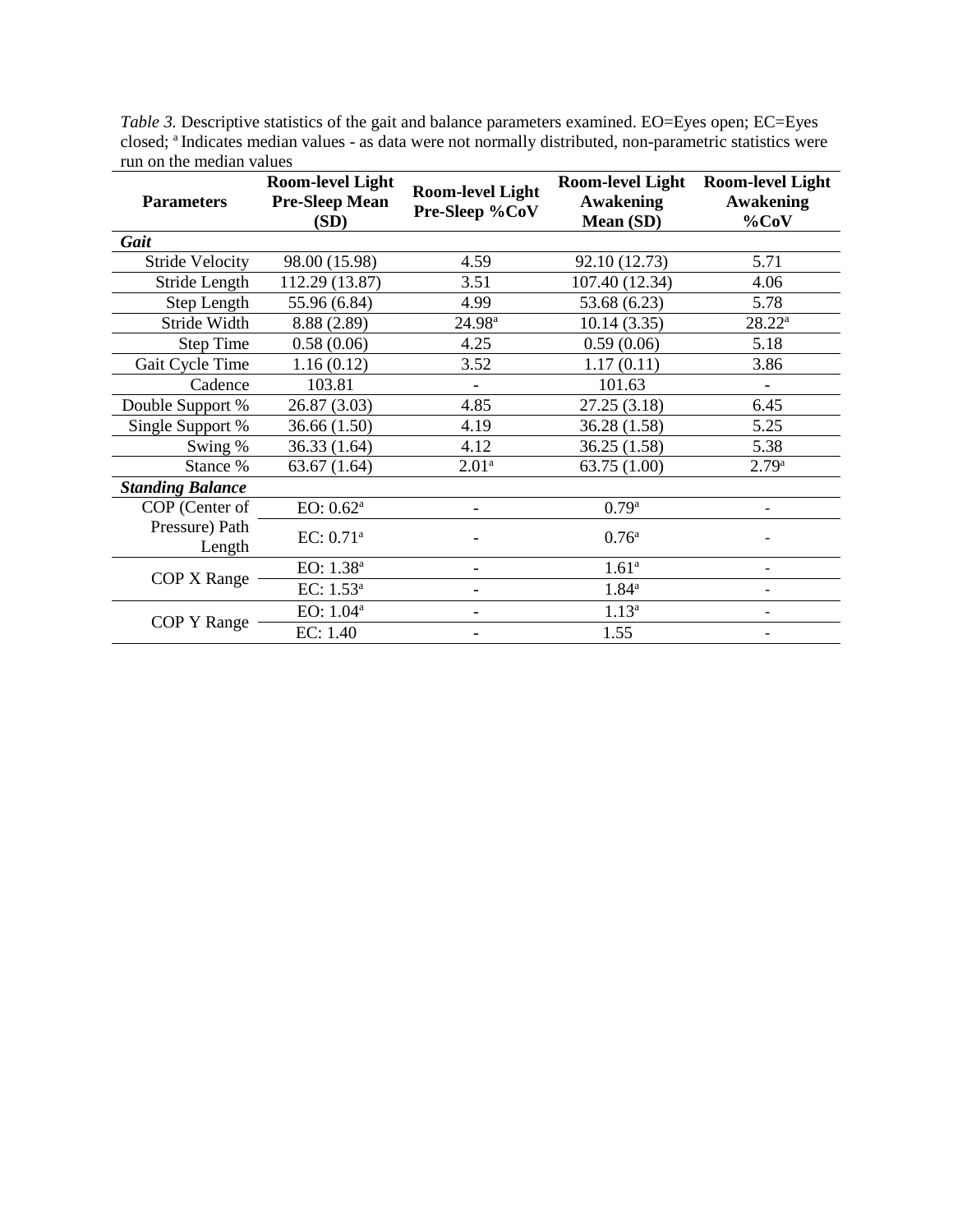| Table 4. Results of the Model of Variation |
|--------------------------------------------|
| in Stride Velocity due to Time and         |
| Condition                                  |

| Condition                             |                           |                          |        |
|---------------------------------------|---------------------------|--------------------------|--------|
| <b>Fixed Effect</b>                   | <b>Coefficient</b>        | <b>Standard</b><br>Error | value  |
| Intercept, $\gamma_{00}$              | 4.523                     | 0.275                    | 16.429 |
| Time, $\gamma_{10}$                   | 1.210                     | 0.276                    | 4.068  |
| Condition, $\gamma_{11}$              |                           |                          |        |
|                                       |                           |                          |        |
| <b>Random Effect</b>                  | Variance<br>Compone<br>nt |                          |        |
| Participant<br>mean, $\zeta_{0i}$     | 0.791                     |                          |        |
| Level-1 effect,<br>$\varepsilon_{ij}$ | 3.039                     |                          |        |
|                                       |                           |                          |        |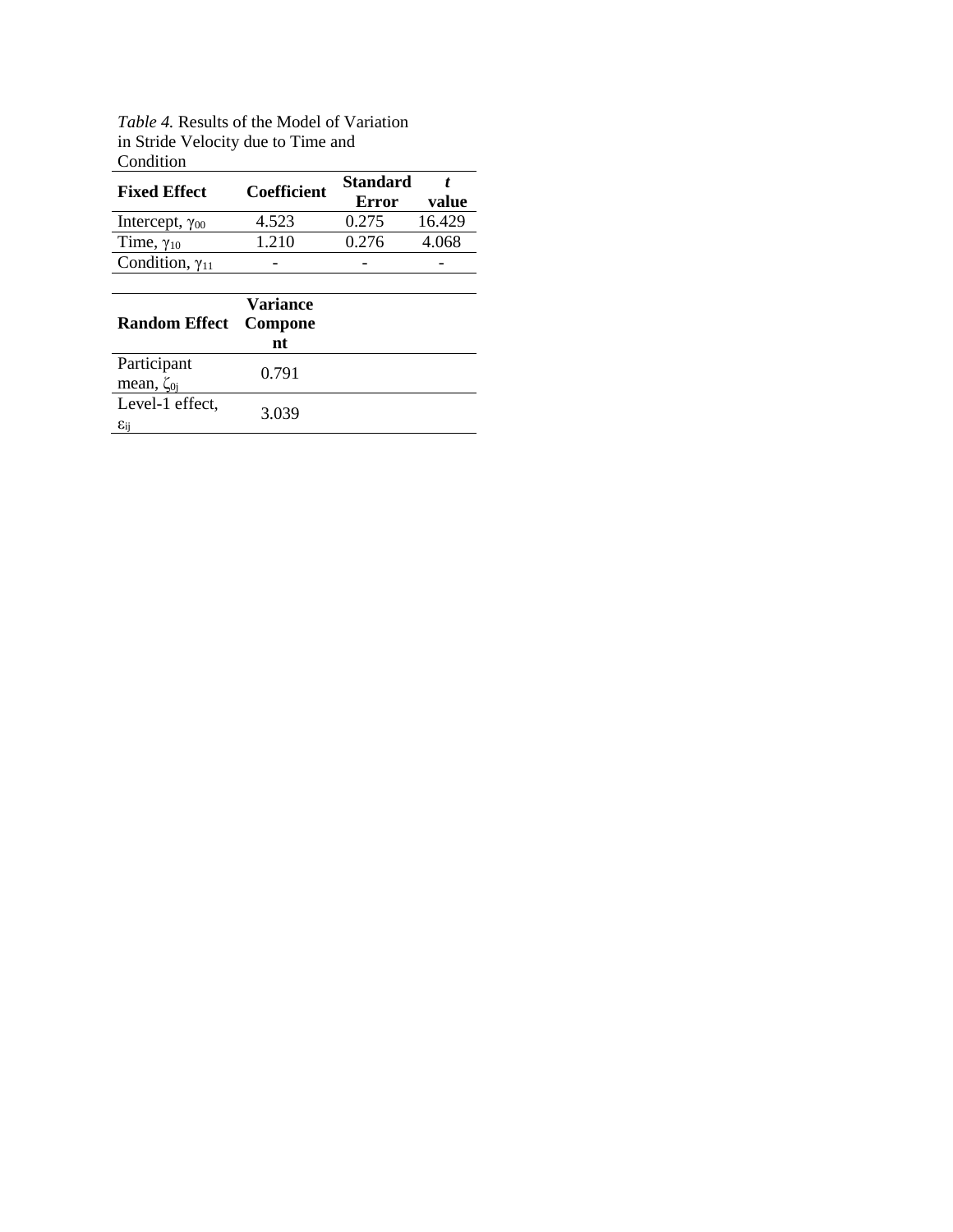*Table 5.* Results of the Model of Center of Pressure Path Length (Eyes Open) due to Time and Condition

| and Condition                      |                    |                          |            |
|------------------------------------|--------------------|--------------------------|------------|
| <b>Fixed Effect</b>                | <b>Coefficient</b> | <b>Standard</b><br>Error | t<br>value |
|                                    |                    |                          | 8.79       |
| Intercept, $\gamma_{00}$           | 0.845              | 0.096                    |            |
| Time, $\gamma_{10}$                | 0.169              | 0.060                    | 2.81       |
| Condition, $\gamma_{11}$           |                    |                          |            |
| <b>Random Effect</b>               | <b>Variance</b>    |                          |            |
|                                    | <b>Component</b>   |                          |            |
| Participant mean,<br>$\zeta_{0i}$  | 0.156              |                          |            |
| Level-1 effect, $\varepsilon_{ii}$ | 0.146              |                          |            |
|                                    |                    |                          |            |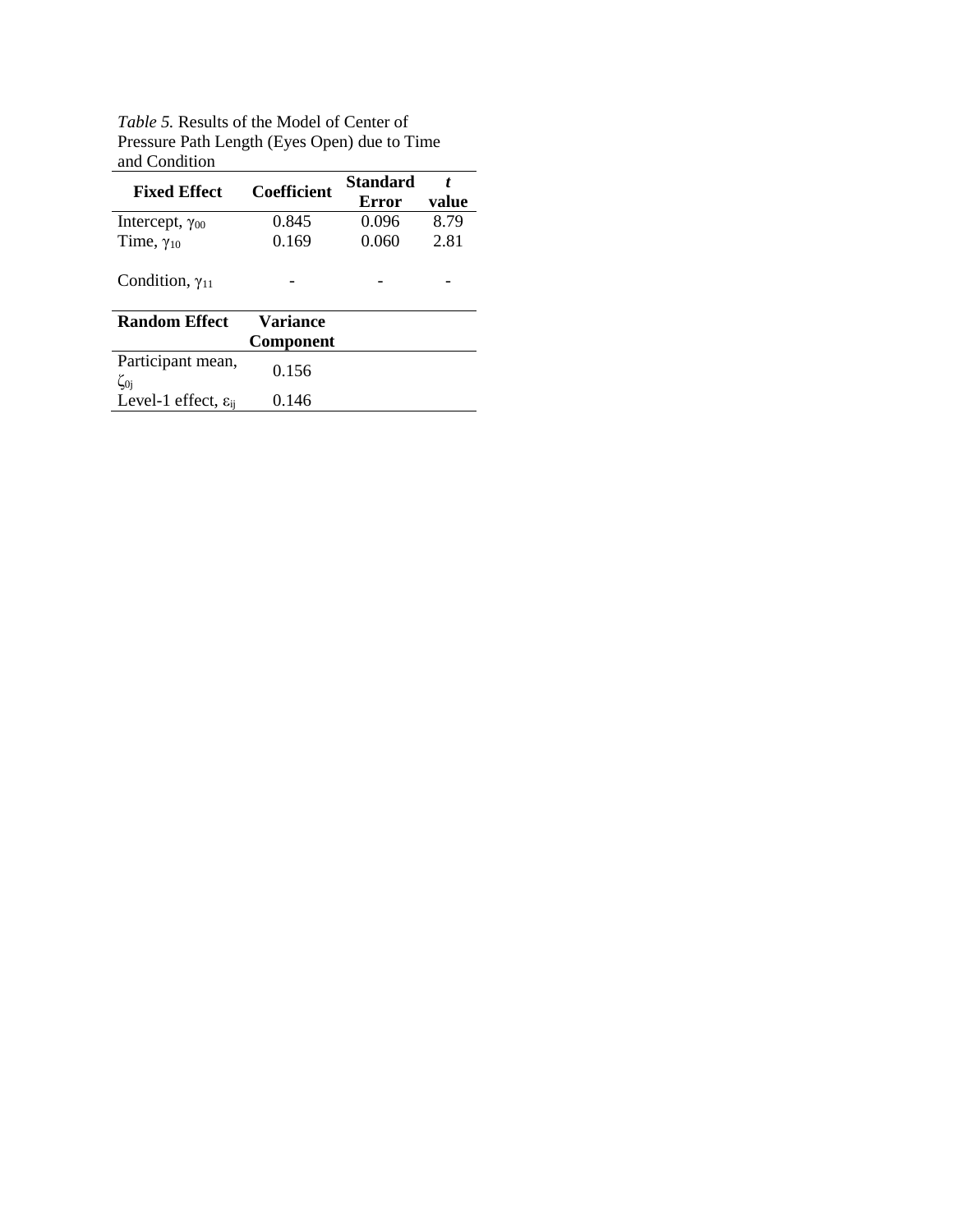*Table 6.* Results of the Model of Center of Pressure Path Length (Eyes Closed) due to Time and Condition

| and Condition            |                    |                 |       |
|--------------------------|--------------------|-----------------|-------|
| <b>Fixed Effect</b>      | <b>Coefficient</b> | <b>Standard</b> |       |
|                          |                    | Error           | value |
| Intercept, $\gamma_{00}$ | 1.008              | 0.211           | 4.78  |
| Time, $\gamma_{10}$      | 0.124              | 0.053           | 2.31  |
| Condition, $\gamma_{11}$ |                    |                 |       |
|                          |                    |                 |       |

| <b>Random Effect</b>                      | Variance<br><b>Component</b> |  |
|-------------------------------------------|------------------------------|--|
| Participant<br>mean, $\zeta_{0i}$         | 0.904                        |  |
| Level-1 effect,<br>$\varepsilon_{\rm ii}$ | 0.114                        |  |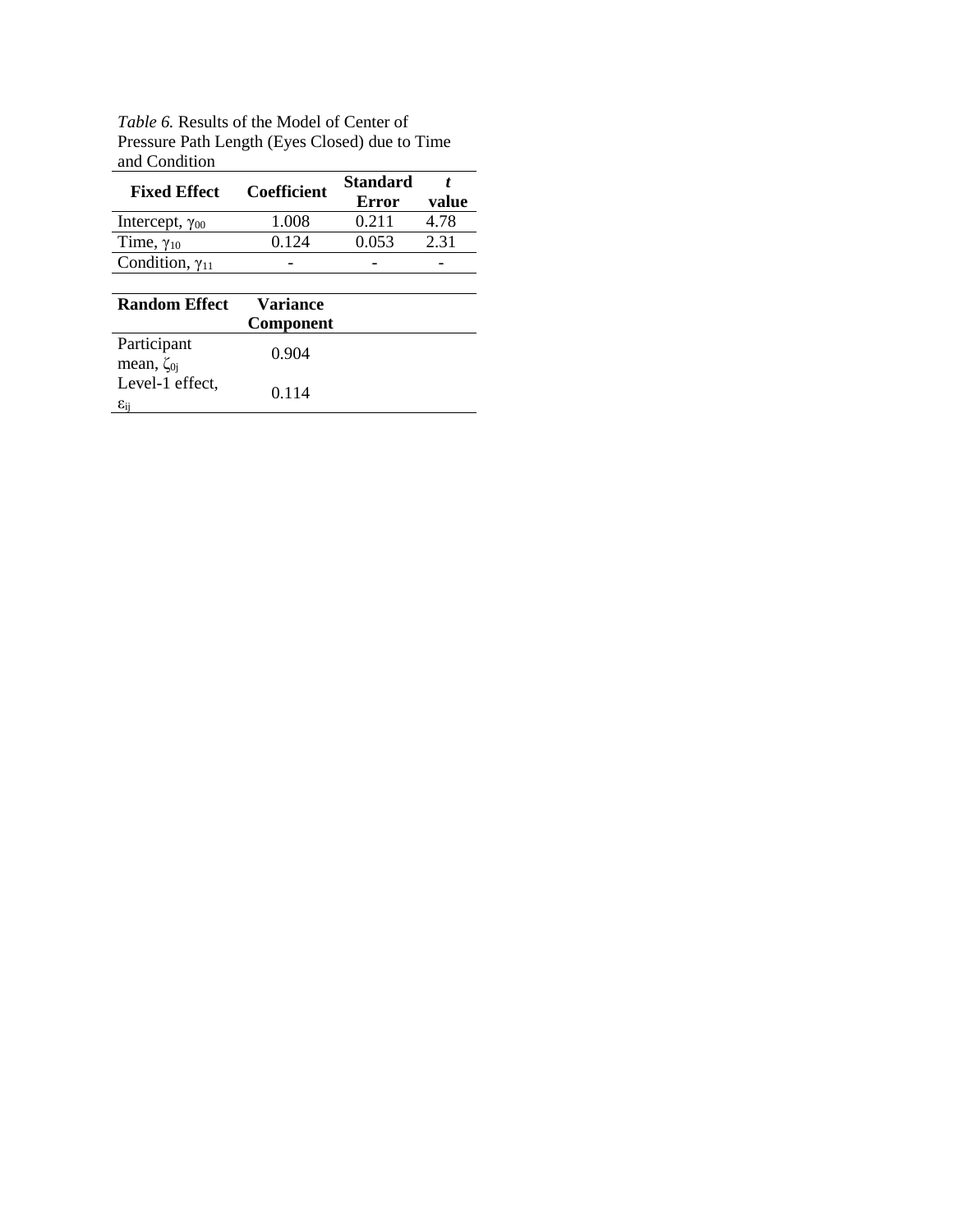#### **References**

- 1. Tinetti ME, Speechley M, Ginter SF. Risk factors for falls among elderly persons living in the community. N Engl J Med 1988;319:1701–1707.
- 2. Cigolle C, Ha J, Min L, et al. The Epidemiologic Data on Falls, 1998-2010: More Older Americans Report Falling. JAMA Intern Med 2015;175:443–5.
- 3. Maxwell CA, Miller RS, Dietrich MS, Mion LC, Minnick A. The aging of america: a comprehensive look at over 25,000 geriatric trauma admissions to United States hospitals. Am Surg 2015;81:630–6.
- 4. Center for Disease Control and Prevention, National Center for Injury Prevention and Control. Web-based Injury Statistics Query and Reporting System (WISQARS). 2005.Available at www.cdc.gov/injury/wisqars. Accessed November 4, 2015.
- 5. Kiel DP, O'Sullivan P, Teno JM, Mor V. Health care utilization and functional status in the aged following a fall. Med Care 1991;29:221–8.
- 6. Kosorok MR, Omenn GS, Diehr P, Koepsell TD, Patrick DL. Restricted activity days among older adults. Am J Public Health 1992;82:1263–1267.
- 7. Zijlstra GAR, van Haastregt JCM, van Eijk JTM, van Rossum E, Stalenhoef PA, Kempen GIJM. Prevalence and correlates of fear of falling, and associated avoidance of activity in the general population of community-living older people. Age Ageing 2007;36:304–309.
- 8. Stevens JA, Corso PS, Finkelstein EA, Miller TR. The costs of fatal and non-fatal falls among older adults. Inj Prev 2006;12:290–295.
- 9. Stewart RB, Moore MT, May FE, Marks RG, Hale WE. Nocturia: a risk factor for falls in the elderly. J Am Geriatr Soc 1992;40:1217–20.
- 10. Rafiq M, McGovern A, Jones S, et al. Falls in the elderly were predicted opportunistically using a decision tree and systematically using a database-driven screening tool. J Clin Epidemiol 2014;67:877–886.
- 11. Jensen J, Lundin-Olsson L, Nyberg L, Gustafson Y. Falls among frail older people in residential care. Scand J Public Heal 2002.
- 12. Benloucif S, Orbeta L, Ortiz R, et al. Morning or evening activity improves neuropsychological performance and subjective sleep quality in older adults. Sleep 2004;27:1542–1551.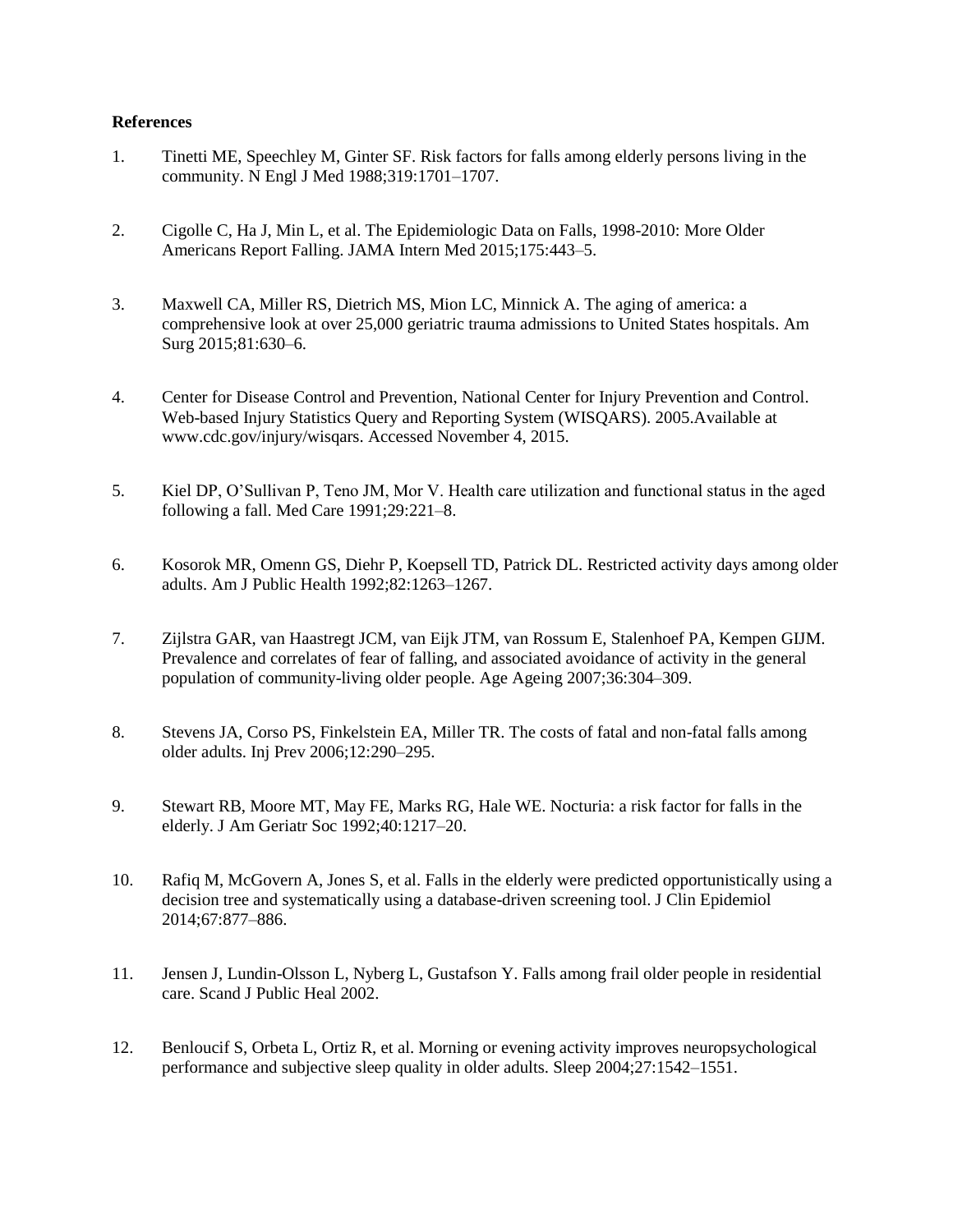- 13. Black A, Wood J. Vision and falls. Clin Exp Optom 2005;88:212–22.
- 14. Brooke-Wavell K, Perrett LK, Howarth PA, Haslam RA. Influence of the visual environment on the postural stability in healthy older women. Gerontology 2002;48:293–297.
- 15. Edwards A. Body sway and vision. J Exp Psychol 1946;36:526–535.
- 16. Figueiro MG, Plitnick B, Rea MS, Gras LZ, Rea MS. Lighting and perceptual cues: Effects on gait measures of older adults at high and low risk for falls. BMC Geriatr 2011;11:49.
- 17. Frey DJ, Ortega JD, Wiseman C, Farley CT, Wright KP. Influence of zolpidem and sleep inertia on balance and cognition during nighttime awakening: A randomized placebo-controlled trial. J Am Geriatr Soc 2011;59:73–81.
- 18. Zammit G, Wang-Weigand S, Peng X. Use of computerized dynamic posturography to assess balance in older adults after nighttime awakenings using zolpidem as a reference. BMC Geriatr 2008;8:15.
- 19. Piirtola M, Era P. Force Platform Measurements as Predictors of Falls among Older People A Review. Gerontology 2006;52:1–16.
- 20. Muir JW, Kiel DP, Hannan M, Magaziner J, Rubin CT. Dynamic Parameters of Balance Which Correlate to Elderly Persons with a History of Falls. PLoS One 2013;8:1–7.
- 21. Maki BE. Gait Changes in Older Adults : Predictors of Falls or Indicators of Fear ? J Am Geriatr Soc 1997;45:1–12.
- 22. Mortaza N, Abu Osman NA, Mahdikhani M. Are the Spatio-temporal Parameters of Gait Capable of Distinguishing a Faller from a Non-faller Elderly? Eur J Phys Rehabil Med 2014;50:677–91.
- 23. Folstein M, Folstein S, McHugh P. "Mini-Mental State" a practice method for grading the cognitive state of patients for the clinician. J Psychiatr Res 1975;12:189–198.
- 24. Buysse D, Reynolds III C, Monk T, Berman S, Kupfer D. The Pittsburgh Sleep Quality Index: A New Instrument for Psychiatric Practice and Research. J Psychiatr Res 1989;28:193–213.
- 25. Yesavage J, Brink T, Rose T, et al. Development and validation of a geriatric depression screening scale: A preliminary report. Jounral Psychiatr Res 1983;17:37–49.
- 26. Saunders J, Aasland O, Babor T, de la Fuente J, Grant M. Development of the Alcohol Use Disorders Identification Test (AUDIT): WHO collaborative project on early detection on persons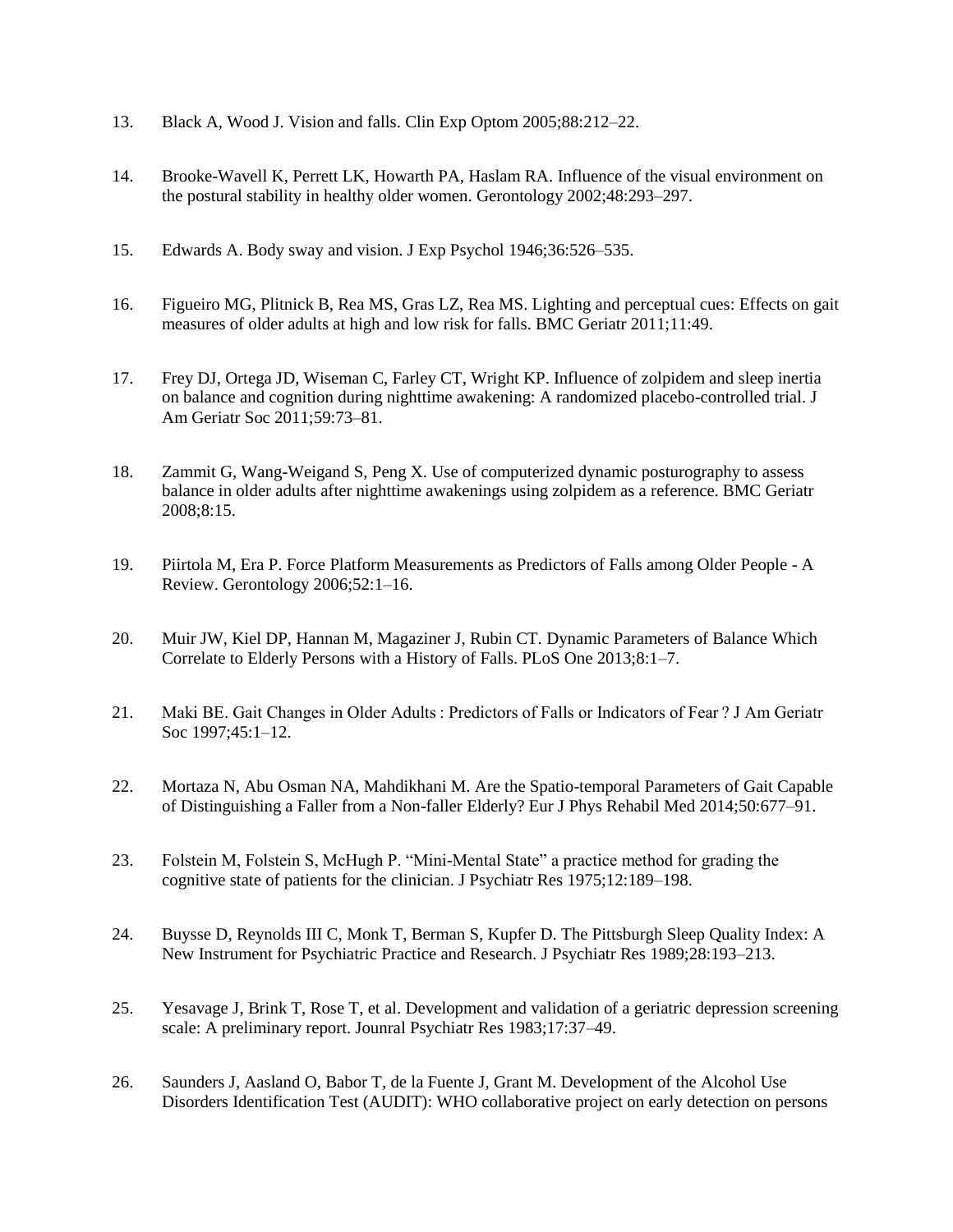with harmful alcohol consumption. II. Addiction 1993;88:791–804.

- 27. Jewett ME, Kronauer RE, Czeisler CA. Phase-amplitude resetting of the human circadian pacemaker via bright light: a further analysis. J Biol Rhythms 1994;9:295–314.
- 28. Duffy J, Dijk D, Hall E, Czeisler C. Relationship of endogenous circadian melatonin and temperature rhythms to self-reported preference for morning or evening activity in young and older people. J Investig Med 1999;47:141–150.
- 29. American Acadmey of Sleep Medicine. The AASM manual for the scoring of sleep and associated events: Rules, terminology and technical specification, 1st ed. Westchester, IL, 2007.
- 30. Bilney B, Morris M, Webster K. Concurrent related validity of the GAITRite walkway system for quantification of the spatial and temporal parameters of gait. Gait Posture 2003;17:68–74.
- 31. Callisaya ML, Blizzard L, Schmidt MD, et al. Gait, gait variability and the risk of multiple incident falls in older people: A population-based study. Age Ageing 2011;40:481–487.
- 32. Doheny EP, Greene BR, Foran T, Cunningham C, Fan CW, Kenny RA. Diurnal variations in the outcomes of instrumented gait and quiet standing balance assessments and their association with falls history. Physiol Meas 2012;33:361–73.
- 33. Menant JC, Schoene D, Sarofim M, Lord SR. Single and dual task tests of gait speed are equivalent in the prediction of falls in older people: A systematic review and meta-analysis. Ageing Res Rev 2014;16:83–104.
- 34. R Core Team. R: A language and environment for statistical computing. Vienna, Austria: R Foundation for Statistical Computing, 2015Available at http://www.r-project.org/.
- 35. Bates D, Maechler M, Bolker B, Walker S. Fitting linear mixed-effects models using lme4. J Stat Softw 2015;67:1–48.
- 36. Woltman H, Feldstain A, Mackay JC, Rocchi M. An introduction to hierarchical linear modeling. Tutor Quant Methods Psychol 2012;8:52–69.
- 37. Cohen J. Statistical Power Analysis for the Behavioral Sciences, 2nd Edition. Hillsdale, New Jersey: Lawrence Erlbaum Associates, 1988.
- 38. Field A. Discovering Statistics Using SPSS, Third Edit. London: SAGE Publications Ltd, 2009: 1- 857.